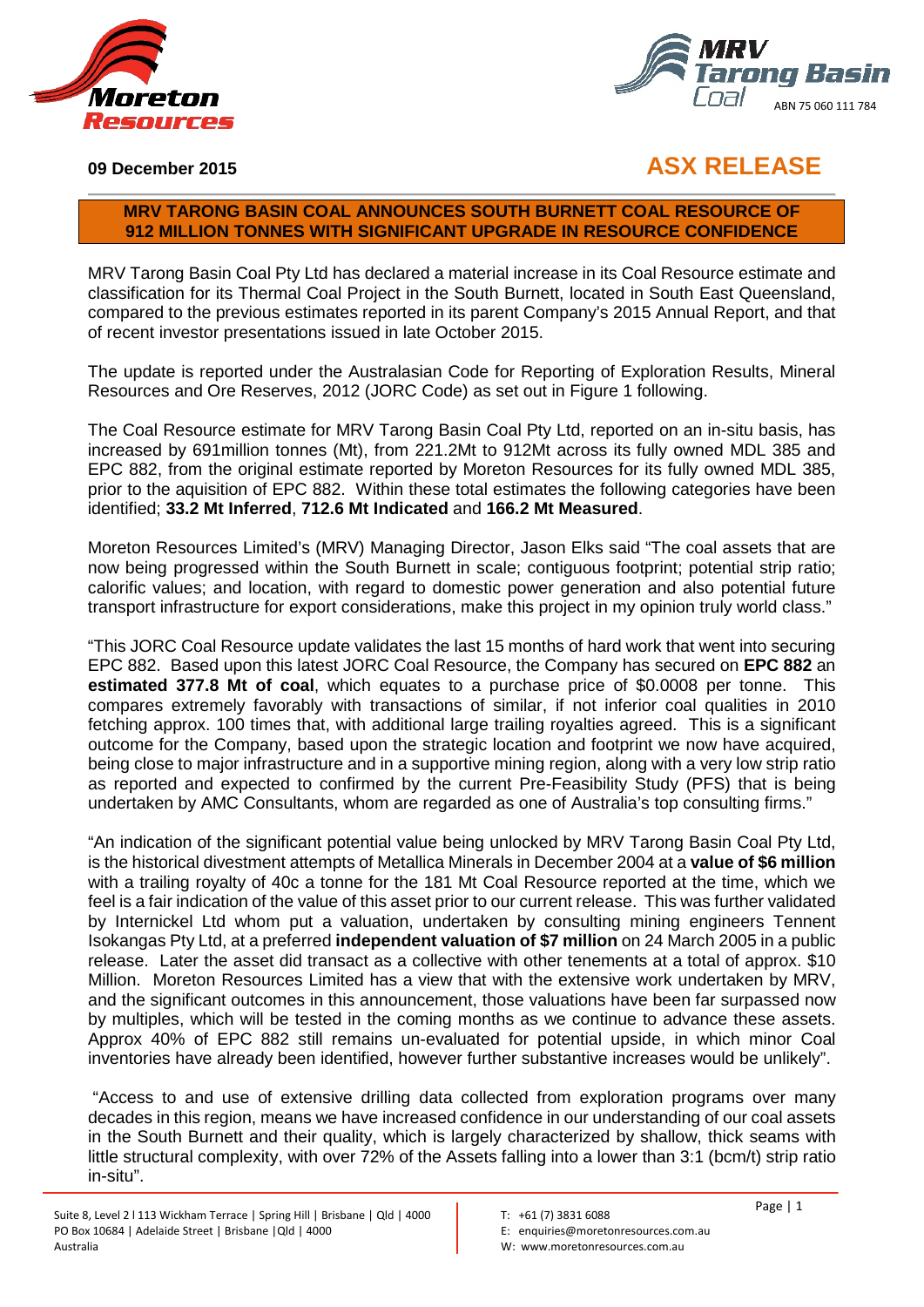



Mr. Elks commented "This outcome for MRV Tarong Basin Coal, of increased Coal Resources is the result of more than a year's work to secure the additional tenement and more than six months of geological analysis that forms part of our wider efforts, to deliver greater value to our shareholders, with significant potential to deliver positive economic and social impacts to the South Burnett community and potentially significant operating costs reductions, for our target off take options."

"We continue to examine our asset base for further opportunities and believe based upon this result, the PFS which is due to be finalised in the coming weeks, will have a significant basis for what we believe will be a positive economic evaluation, and potential decision for advancement."

"We expect that this significant increase in our Resource base, will open further options to the Company as it looks to develop and grow a potentially profitable Coal business in the South Burnett for decades to come. We would also expect should an extremely favorable PFS be delivered, that the prospect would be viewed positively, by various interested parties including elected Local, State and Federal Government, policy making bodies, Government Owned Corporations (GOC) and other regulatory bodies. This opinion is brought about by the focus upon economic growth by all forms of Government; seeking to gain efficiencies in our State owned Assets; and the overarching mandate and principles to which such GOC's were brought about."

This update involved a rigorous examination of a target area, having regard to:

- Analysing a legacy dataset of 499 drill holes combined with 79 more recently drilled holes
- Transforming the historic data, some from hard copy reports into a state of the art geological model used to estimate the Resources and utilizing more advanced estimation technologies



#### **Figure 1 – Thermal Coal Resource upgrades (Million tonnes)**

The references in the above chart to years is an aggregation of estimates, as at Nov 2013, Nov 2014 that were reported in accordance with the JORC Code in the 2015 MRV Annual Report. The final stack is a current 2015 summary of the tonnes in situ as per the context of this release. As outlined in the Company's strategy with the latest Mackenzie JORC Resource release and our AGM presentations, the company seeks to increase its levels of confidence in its assets, which is a significant achievement against this outcome in this latest announcement.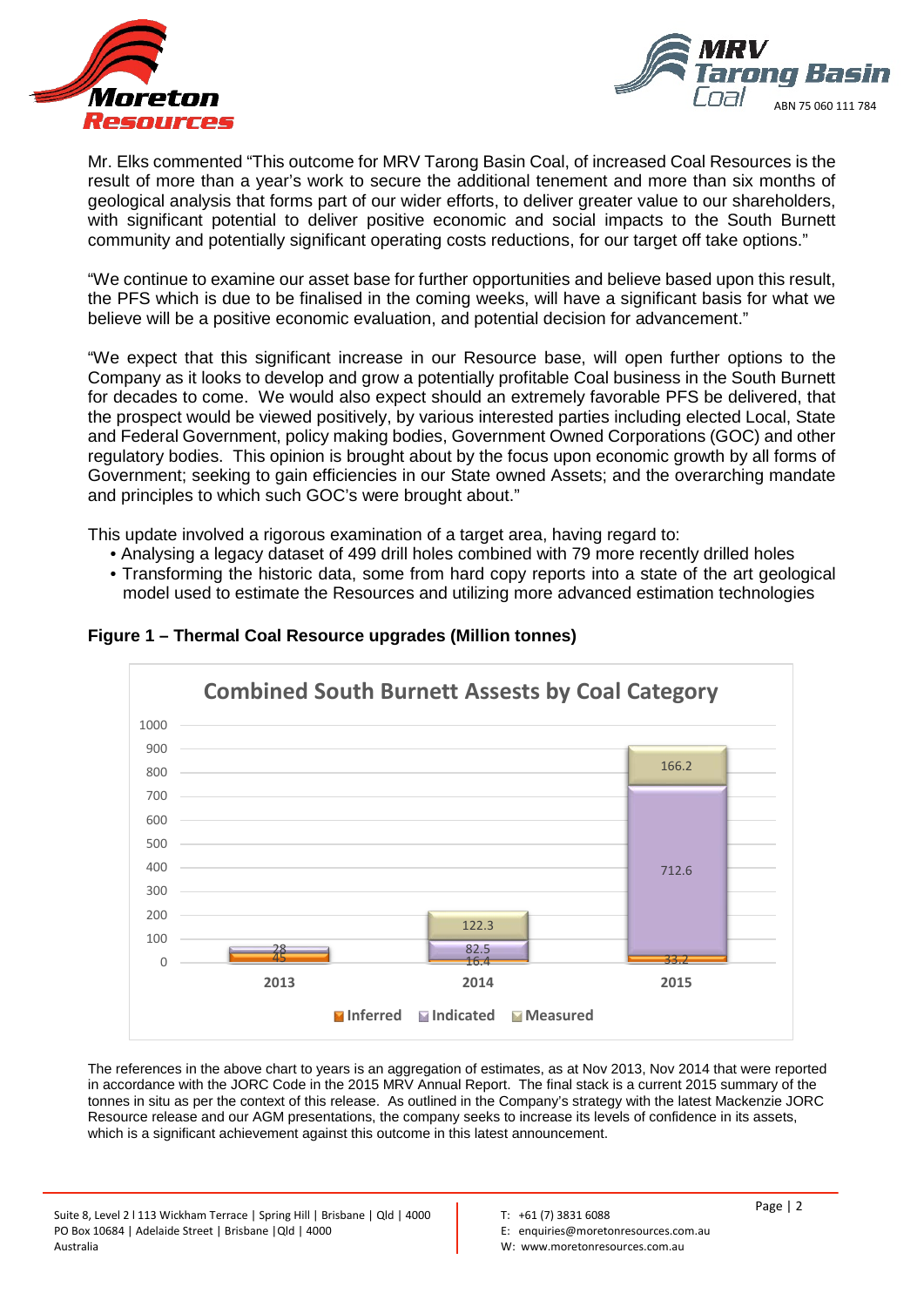



#### **SNAP SHOT OF CRITICAL DATA**

#### **Figure 2 – Thermal Coal Resource (Million tonnes)**

|                                |             | <b>JORC</b>       |                |               |              |              | <b>RAW</b> (average)                        |              | F2.00 (average) |              |                   |              |            |  |
|--------------------------------|-------------|-------------------|----------------|---------------|--------------|--------------|---------------------------------------------|--------------|-----------------|--------------|-------------------|--------------|------------|--|
| <b>Tenement</b>                | <b>Seam</b> | Cat.              | Mt             | ST(m)         | RD(is)       | AS(ad)       | CV(ad)                                      | TS(ad)       | <b>YLD</b>      | AS (ad)      | $CV$ (ad)         | TS (ad)      | MO (ad)    |  |
|                                | GD          |                   | 9.85           | 4.99          | 1.80         | 53.0         | 3041                                        | 0.69         | 46.2            | 26.4         | 5402              | 0.28         | 4.6        |  |
| <b>EPC882</b>                  | KN          |                   | 134.58         | 11.37         | 1.63         | 39.3         | 4227                                        | 0.29         | 73.3            | 23.2         | 5585              | 0.30         | 5.1        |  |
|                                | SW          |                   | 34.92          | 3.97          | 1.74         | 49.2         | 3351                                        | 0.40         | 64.9            | 25.7         | 5496              | 0.25         | 3.7        |  |
|                                | GG          |                   | 198.48         | 12.76         | 1.61         | 37.9         | 4618                                        | 0.25         | 73.4            | 23.0         | 5753              | 0.18         | 4.4        |  |
|                                | GD          |                   | 67.56          | 10.06         | 1.90         | 59.6         | 2463                                        | 0.69         | 39.0            | 27.2         | 5277              | 0.28         | 4.4        |  |
| <b>MDL385</b>                  | KN          |                   | 171.08         | 14.52         | 1.67         | 41.3         | 4129                                        | 0.26         | 77.0            | 21.7         | 5849              | 0.24         | 4.9        |  |
|                                | SW          |                   | 56.21          | 4.80          | 1.67         | 42.2         | 4058                                        | 0.23         | 75.2            | 21.5         | 5895              | 0.25         | 3.7        |  |
|                                | GG          |                   | 239.35         | 18.17         | 1.71         | 44.1         | 3942                                        | 0.23         | 64.5            | 22.0         | 5857              | 0.16         | 4.7        |  |
| <b>Subtotal</b>                |             |                   |                |               |              |              |                                             |              |                 |              |                   |              |            |  |
| <b>EPC882</b>                  |             |                   | 377.83         |               | 1.63         | 39.8         | 4321                                        | 0.29         | 71.9            | 23.4         | 5661              | 0.23         | 4.6        |  |
| <b>Subtotal</b>                |             |                   |                |               |              |              |                                             |              |                 |              |                   |              |            |  |
| <b>MDL385</b>                  |             |                   | 534.19         |               | 1.72         | 45.0         | 3827                                        | 0.30         | 66.4            | 22.5         | 5785              | 0.21         | 4.6        |  |
| <b>Total</b>                   |             |                   | 912.02         |               | 1.68         | 42.9         | 4032                                        | 0.30         | 68.7            | 22.9         | 5734              | 0.22         | 4.6        |  |
|                                |             |                   |                |               |              |              | <b>Breakdown by Resource Classification</b> |              |                 |              |                   |              |            |  |
| <b>EPC882</b>                  | GD          | ı                 | 8.42           | 5.10          | 1.83         | 54.5         | 2910                                        | 0.69         | 46.5            | 26.4         | 5407              | 0.28         | 4.6        |  |
| <b>EPC882</b>                  | GD          | F                 | 1.43           | 4.36          | 1.65         | 44.1         | 3809                                        | 0.69         | 44.5            | 26.6         | 5372              | 0.28         | 4.5        |  |
| <b>EPC882</b>                  | KN          | M                 | 33.29          | 13.13         | 1.61         | 37.4         | 4383                                        | 0.32         | 78.2            | 22.2         | 5731              | 0.27         | 5.1        |  |
| <b>EPC882</b>                  | KN          | $\mathbf{I}$      | 98.33          | 10.91         | 1.63         | 40.0         | 4172                                        | 0.28         | 71.8            | 23.5         | 5541              | 0.31         | 5.0        |  |
| <b>EPC882</b>                  | KN          | F                 | 2.95           | 6.70          | 1.60         | 38.2         | 4305                                        | 0.27         | 70.5            | 24.5         | 5422              | 0.35         | 5.1        |  |
| <b>EPC882</b>                  | SW          | M                 | 1.59           | 2.84          | 1.78         | 51.6         | 3007                                        | 0.62         | 69.8            | 24.3         | 5632              | 0.25         | 3.7        |  |
| <b>EPC882</b>                  | SW          | $\mathbf{I}$      | 26.40          | 3.92          | 1.74         | 49.2         | 3355                                        | 0.39         | 65.0            | 25.7         | 5495              | 0.25         | 3.7        |  |
| <b>EPC882</b>                  | SW          | F                 | 6.93           | 4.44          | 1.74         | 48.6         | 3417                                        | 0.41         | 63.3            | 25.9         | 5471              | 0.25         | 3.7        |  |
| <b>EPC882</b>                  | GG          | M                 | 14.88          | 13.84         | 1.63         | 37.9         | 4712                                        | 0.23         | 78.9            | 25.3         | 5558              | 0.17         | 4.4        |  |
| <b>EPC882</b>                  | GG          | $\mathbf{I}$      | 182.18         | 12.70         | 1.60         | 37.9         | 4610                                        | 0.25         | 72.9            | 22.9         | 5770              | 0.18         | 4.4        |  |
| EPC882                         | GG          | F                 | 1.43           | 8.79          | 1.62         | 38.4         | 4759                                        | 0.24         | 74.6            | 24.2         | 5655              | 0.17         | 4.4        |  |
| <b>MDL385</b>                  | GD          | ı<br>F            | 50.23          | 9.44          | 1.92         | 60.4         | 2393                                        | 0.69         | 38.5            | 27.3         | 5269              | 0.28         | 4.4        |  |
| <b>MDL385</b>                  | GD<br>KN    | M                 | 17.33<br>46.20 | 11.83         | 1.87         | 57.3         | 2668<br>4109                                | 0.69         | 40.4            | 27.1<br>21.4 | 5302              | 0.28<br>0.24 | 4.4<br>4.9 |  |
| <b>MDL385</b>                  |             |                   |                | 14.76         | 1.68         | 41.6         |                                             | 0.26         | 76.1            |              | 5888              |              |            |  |
| <b>MDL385</b><br><b>MDL385</b> | ΚN<br>SW    | $\mathbf{I}$<br>M | 124.88<br>4.85 | 14.44<br>6.09 | 1.67         | 41.2<br>38.2 | 4136<br>4414                                | 0.26<br>0.21 | 77.4<br>67.1    | 21.9<br>18.5 | 5834<br>6160      | 0.24<br>0.25 | 4.9<br>3.7 |  |
| <b>MDL385</b>                  | SW          | $\mathbf{I}$      |                | 4.74          | 1.62         | 42.6         | 4020                                        | 0.23         | 75.9            | 21.8         | 5866              | 0.25         |            |  |
| MDL385                         |             | F                 | 48.26          |               | 1.68         |              |                                             |              |                 |              |                   |              | 3.7        |  |
| <b>MDL385</b>                  | SW<br>GG    | M                 | 3.10<br>65.40  | 3.75<br>21.70 | 1.67<br>1.71 | 41.8<br>44.7 | 4095<br>3885                                | 0.26<br>0.23 | 76.4<br>62.9    | 21.1<br>22.4 | 5934<br>5824      | 0.25<br>0.16 | 3.7<br>4.8 |  |
| <b>MDL385</b>                  | GG          | $\mathbf{I}$      |                |               |              |              |                                             | 0.23         |                 |              |                   |              | 4.7        |  |
| <b>Subtotal</b>                |             |                   | 173.95         | 16.84         | 1.70         | 44.0         | 3963                                        |              | 65.1            | 21.8         | 5870              | 0.16         |            |  |
| <b>EPC882</b>                  |             |                   | 377.83         |               | 1.63         | 39.8         | 4321                                        | 0.29         | 71.9            | 23.4         | 5661              | 0.23         | 4.6        |  |
| Subtotal                       |             |                   |                |               |              |              |                                             |              |                 |              |                   |              |            |  |
| <b>MDL385</b>                  |             |                   | 534.19         |               | 1.72         | 45.0         | 3827                                        | 0.30         | 66.4            | 22.5         | 5785              | 0.21         | 4.6        |  |
| <b>Total</b>                   |             |                   | 912.02         |               | 1.68         | 42.9         | 4032                                        | 0.30         | 68.7            | 22.9         | 5734              | 0.22         | 4.6        |  |
| GD - Glyder Seam               |             |                   |                |               |              |              | AS - Ash Content (%)                        |              |                 |              | $YLD - Yield$ (%) |              |            |  |
| KN - Kunion Seam               |             |                   |                |               |              |              | CV - Calorific Value (GJ)                   |              |                 |              | MO - Moister (%)  |              |            |  |
| SW - Swain Seam                |             |                   |                |               |              |              | TS - Total Suphur (%)                       |              |                 |              |                   |              |            |  |
| GG - Goodger Seam              |             |                   |                |               |              |              |                                             |              |                 |              |                   |              |            |  |

Thermal coal calorific value ranges for domestic use represent normal ranges of 4,300 to 6,950 as quantified by the Qld Coals 14th Edition guide. The fact that Moreton Resources in-situ and product outcomes are all in the higher range of Calorific Values, is a significant outcome for the Company and certainly offers a compelling consideration for any potential off take discussion due to the economic value of such Calorific Values.

A key outcome for the Company, is that target domestic power generation is operated on a minimum of 28% ash. MRV has indicated a substantial resource that has the capacity to meet or better that specification on an air dried basis. Also the Company is confident on its ability to produce a superior product of 20% ash as outlined in the above tables for potential alternate offtake interest. This includes potential for a high energy value product, when compared to that of the Queensland Coals 14th Edition supply specification of 19.6Gj for Tarong, our target of an approx 21.8Gj value, if achieved would offer an **11% increase in energy per tonne**, thereby offering a superior product and less required tonnes, to produce effectively the equivalent outcome in power generation.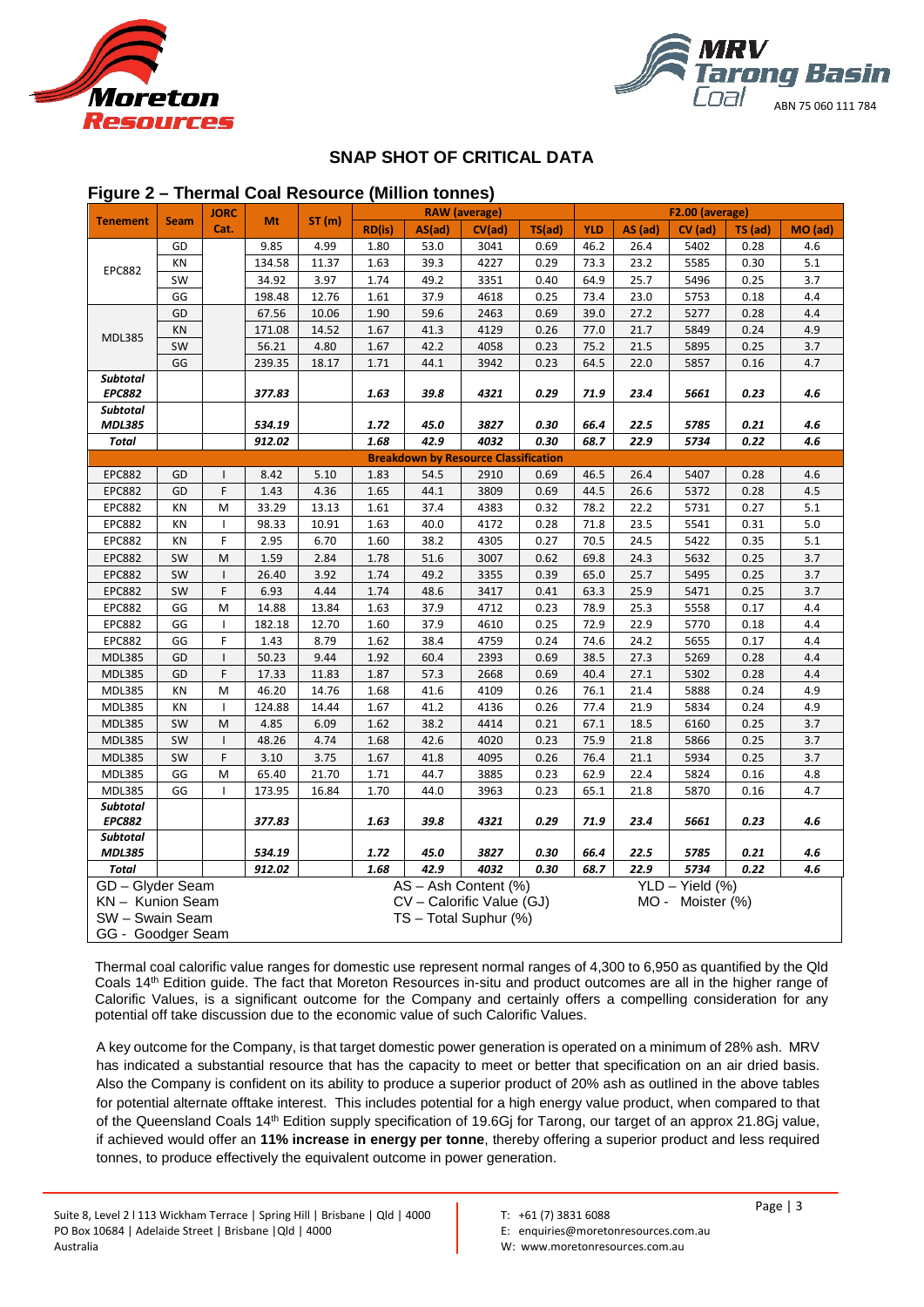



#### **Figure 3 – Strip Ratio Across Assets (MDL385 – EPC882 limited to max 8 BCM:1 Tonne Coal)**



| <b>Project In-Situ Strip Ratio</b> |  |  |  |  |  |  |
|------------------------------------|--|--|--|--|--|--|
| Total (Mt)                         |  |  |  |  |  |  |
| 669Mt*                             |  |  |  |  |  |  |
| $171M*$                            |  |  |  |  |  |  |
| 81Mt *                             |  |  |  |  |  |  |
|                                    |  |  |  |  |  |  |

\*1% error rate identified in modeling of resource strip ratio

\*Of important note is that the above tabled matrix is not an average strip ratio, this is in-situ Coal and therefore Tonnes are represented throughout the range. Eg the average is lower than the highest reference point within the range, showing majority of the resource sits in-situ at an average lower that 3:1 for 670Mt

\*With reference to our Industry Benchmark Survey released upon 2 December 2015, it validated that if we could achieve a lower than a 4:1 in mining, we will sit within the lowest cost quartile for the industry. Given 72% of the entire deposit in-situ sits below 3:1 with an average lower again, this indicates an exceptional opportunity for the Company moving forward.

\*Some additional tonnages which have been identified will not form part of the PFS, giving further opportunity to optimize the PFS outcome, with expected lower strip ratio's in mine planning.

Very few operations in Australia can for Life of Mine operate lower than a 3:1-4:1 strip ratio.

The above data goes to complement the above statements and analysis of this opportunity within the South Burnett that in today's mining terms, has the potential to operate within the lowest quartile of operating parameters, based upon the information we have to date, that would therefore make this a more efficient, economical and environmentally more sustainable option, than seeking to continue a high costs, low efficiency operation. Of further interest is an applied modifying factor to this JORC Resource release, which is a total cut off of 8:1 strip ratio, thereby further validating its high potential and significant merit of all total announced tonnes, falling at or below that 8:1 cut off.

The Company now has significant confidence in this asset and will move into Technical Presentations for interested parties, to whom the Company has been in talks in the last three months, ranging from potential off take, financing and also operating partners, of such a substantial asset. The Company will rapidly progress its next steps, pending a favorable outcome from the anticipated PFS which is due in the coming weeks.

#### **WHAT'S NEXT**

A primary focus of the Company is to continue with its high level of Community and Stakeholder engagement, which given the outcome of this release has provided a clearer and more compelling case for the Company's advancements. As such our social licence to operate is critical and the coexistence of the South Burnett community as a whole, being landowners, business owners, broader community and government services, all being recognised by MRV as critical to this project, and as such we will continue to meet, liaise and inform these groups as the process advanced.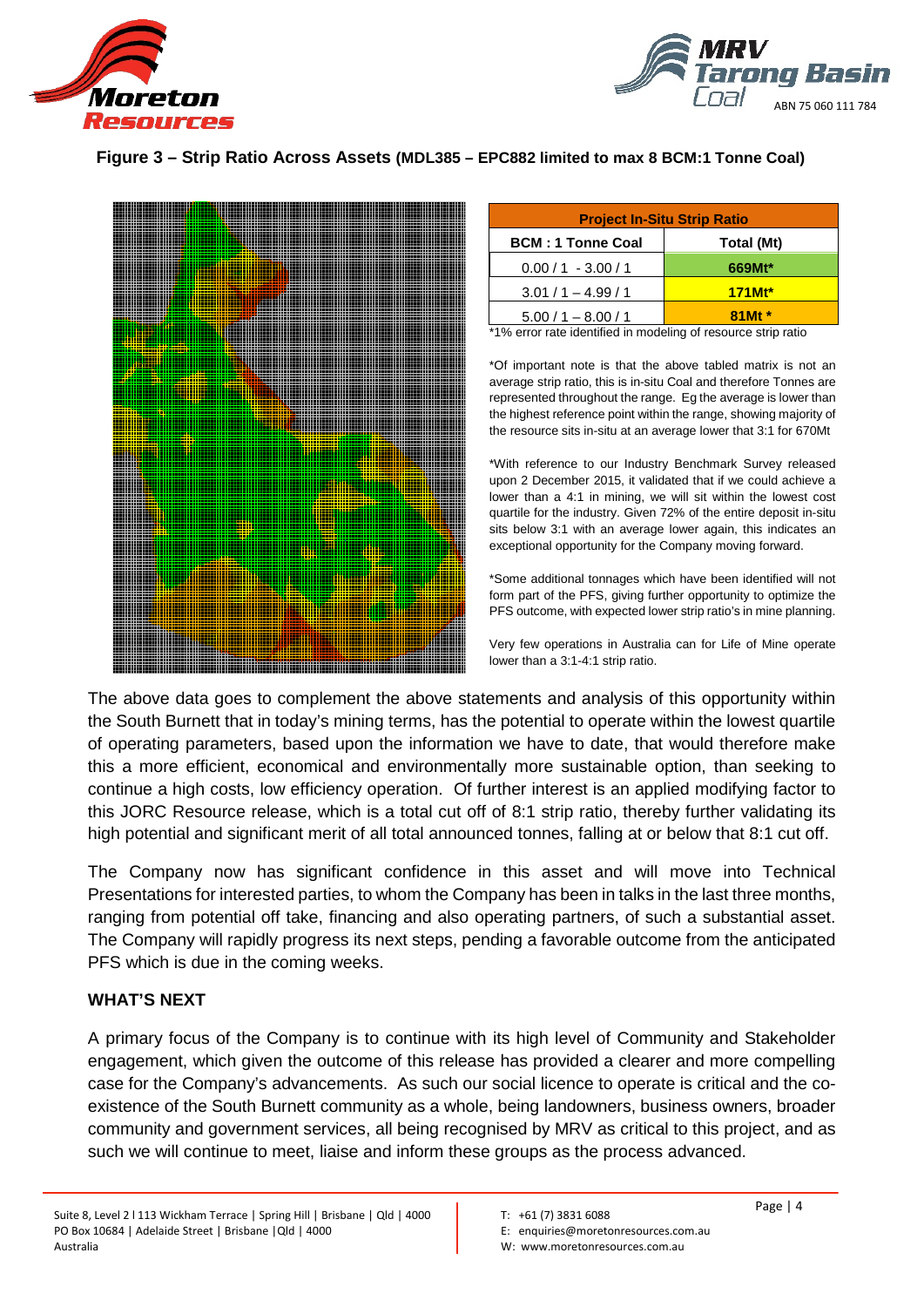



The Company is currently investigating the setup of a Community Mine Development Committee concept, with a focus on assisting with the consultation process in the community, made up of primarily community members and potentially Government stakeholders.

MRV Tarong Basin Coal Pty Ltd fully understands that without that overt support of the South Burnett community, this project will struggle to proceed. However, in saying that the Managing Director and Board believe the support and backing of the South Burnett community is there, and we will continue to enhance our presence, and consultation as the project advances.

In addition to this effort, the Company has undertaken several other programs of work which will all be released at the appropriate times, which are but are not limited to –

- A Cultural Heritage Management Plan Agreement process in progress currently
- A PFS outcome, that will lead to a high level release in the coming 2-4 weeks with a full market update later in January or February 2016.

This JORC Coal Resource update will form the basis of the imminent PFS. Based on incorporating this updated JORC Resource, it is expected that the PFS will establish a maiden JORC Reserve for the Project and demonstrate the potential to establish a long life thermal coal project in the South Burnett, that will have significant positive impacts across the Wide Bay Region.

Of note is the Companies work upon transport corridors, given the substantial coal resources in the region. The Company is looking toward the possibility of alternate domestic and export potential. However, given this release and what is expected to be the outcome of the PFS, the Company believes its prime objective is to provide a superior cost effective alternative, which in turn will provide *Qld Coal to Qld Power Generators, to ultimately benefit the rate payers of Qld*. A detailed analysis of this belief, will be an ancillary outcome to our PFS, and the basis for these opinions will be outlined to the market, as to why we believe there is a genuine market for this Coal and on what basis.

#### **Jason Elks Managing Director Moreton Resources Limited**

#### Att – TABLE 1 in compliance with the JORC Code

#### **Competent Persons Statement**

The information pertaining to the reported Coal Resource in relation to the South Burnett Project (EPC 882 and MDL 385) is based on information compiled by Mr. David Arnott who is a full-time employee of Moreton Resources and holds the position of Geological Lead. David is a qualified Geologist and Member of the AusIMM and Chartered Professional (Geology). He possesses the necessary qualifications, professional membership and has sufficient relevant experience to the style of mineralisation and type of deposit under consideration and to the activity which he is undertaking to qualify as a Competent Person in reporting the tabled Coal Resources included in this release as defined in the 2012 edition of the "Australasian Code for Reporting of Exploration Results, Mineral Resources and Ore Reserves"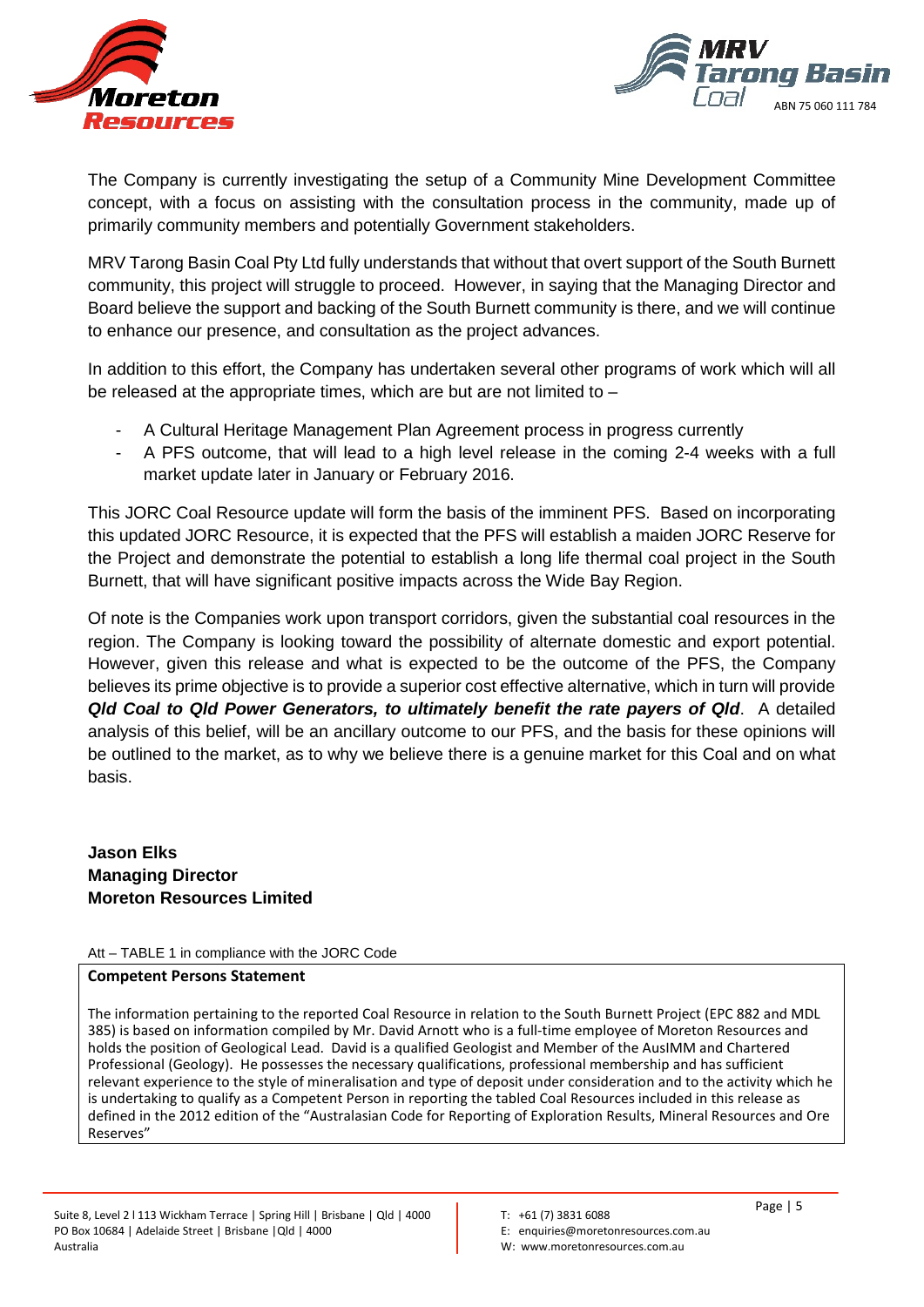# JORC Code, 2012 Edition – Table 1 report template

### Section 1 Sampling Techniques and Data

#### (Criteria in this section apply to all succeeding sections.)

| <b>Criteria</b>          | <b>JORC Code explanation</b>                                                                                                                                                                                                                                                                               | <b>Commentary</b>                                                                                                                                                                                                                                                                                                                                                                                                                           |
|--------------------------|------------------------------------------------------------------------------------------------------------------------------------------------------------------------------------------------------------------------------------------------------------------------------------------------------------|---------------------------------------------------------------------------------------------------------------------------------------------------------------------------------------------------------------------------------------------------------------------------------------------------------------------------------------------------------------------------------------------------------------------------------------------|
| Sampling<br>techniques   | Nature and quality of sampling (e.g. cut channels, random chips, or<br>specific specialized industry standard measurement tools appropriate to<br>the minerals under investigation, such as down hole gamma sondes, or<br>handheld XRF instruments, etc.). These examples should not be taken as           | Direct sampling of coal seams for coal quality across the Project was achieved through the drilling of 63mm<br>cored boreholes. Sampling theory was undertaken by a variety of methods over the exploration history;<br>including individual full seam sampling, collection of multiple samples within seams, and selected sampling for<br>characteristic working section designations.                                                     |
|                          | limiting the broad meaning of sampling.                                                                                                                                                                                                                                                                    | Sampling of the boundaries of coal seams and surrounding rocks was achieved through direct logging of chip<br>and fully cored borehole sections.                                                                                                                                                                                                                                                                                            |
|                          |                                                                                                                                                                                                                                                                                                            | Indirect measurement through downhole wireline geophysical logging was undertaken on many boreholes to<br>supplement and support lithological logging in both open and cored boreholes.                                                                                                                                                                                                                                                     |
|                          | Include reference to measures taken to ensure sample representivity and<br>the appropriate calibration of any measurement tools or systems used.                                                                                                                                                           | All sample data used in this report has been taken from previous lease holders. Analysis of this data has been<br>completed which has taken into account core losses throughout holes and individual seams to ensure the data<br>utilized has not been skewed by poor sample recovery.                                                                                                                                                      |
|                          |                                                                                                                                                                                                                                                                                                            | Geophysical wireline logging largely incorporates gamma-gamma logging supported by gamma-density, caliper<br>and to a lesser extent neutron, sonic, acoustic scanner, resistivity, verticality and spontaneous potential logs.                                                                                                                                                                                                              |
|                          |                                                                                                                                                                                                                                                                                                            | Historical boreholes without supportable evidence of downhole wireline logging (e.g. LAS data or hardcopy<br>profile) were treated as not having been corrected to geophysics.                                                                                                                                                                                                                                                              |
|                          |                                                                                                                                                                                                                                                                                                            | Historical lithological logs appear to be corrected to downhole wireline geophysical traces.                                                                                                                                                                                                                                                                                                                                                |
|                          | Aspects of the determination of mineralization that are Material to the<br>Public Report.                                                                                                                                                                                                                  | Coal intervals have been determined through a combination of lithological logging of chip and core samples<br>combined with downhole geophysical wireline data. Where geophysical logs are available boreholes coal seams<br>have been corrected to geophysics. Where chip data is only available without geophysics the data has only been<br>used for referencing the seams approximate position.                                         |
|                          | In cases where 'industry standard' work has been done this would be<br>relatively simple (e.g. 'reverse circulation drilling was used to obtain 1 m<br>samples from which 3 kg was pulverized to produce a 30 g charge for fire<br>assay'). In other cases more explanation may be required, such as where | Predominately analysis was undertaken on RAW samples to provide in-situ coal qualities. Analysis largely<br>includes proximate analysis measurement of ASH, CV, RD, VM, and FC on an air dried basis. Additional test<br>work has been carried on both a subset of the RAW analyzed samples and other borehole intersections to<br>provide WASH coal quality data at a variety of float density cut points ranging between F1.45 and F2.00. |
|                          | there is coarse gold that has inherent sampling problems. Unusual<br>commodities or mineralization types (e.g. submarine nodules) may warrant<br>disclosure of detailed information.                                                                                                                       | A smaller set of product analysis was undertaken in areas of the deposit targeting a 28% ash considered suitable<br>for supplying domestic power generation.                                                                                                                                                                                                                                                                                |
|                          |                                                                                                                                                                                                                                                                                                            | Some size distribution test work is available in the dataset compiled.                                                                                                                                                                                                                                                                                                                                                                      |
| Drilling<br>techniques   | Drill type (e.g. core, reverse circulation, open-hole hammer, rotary air blast,<br>auger, Bangka, sonic, etc.) and details (e.g. core diameter, triple or<br>standard tube, depth of diamond tails, face-sampling bit or other type,<br>whether core is oriented and if so, by what method, etc.).         | Drilling over the Project area is a combination of open hole, core and partially cored drilling. All core samples are<br>non-orientated, although some later drilling includes sonic logs.                                                                                                                                                                                                                                                  |
| Drill sample<br>recovery | Method of recording and assessing core and chip sample recoveries and<br>results assessed.                                                                                                                                                                                                                 | All samples have been collected from previous lease holder drilling programs. Where sample intervals are not<br>obtained the corresponding interval has been logged as "KL". No direct measurement of recovery has been                                                                                                                                                                                                                     |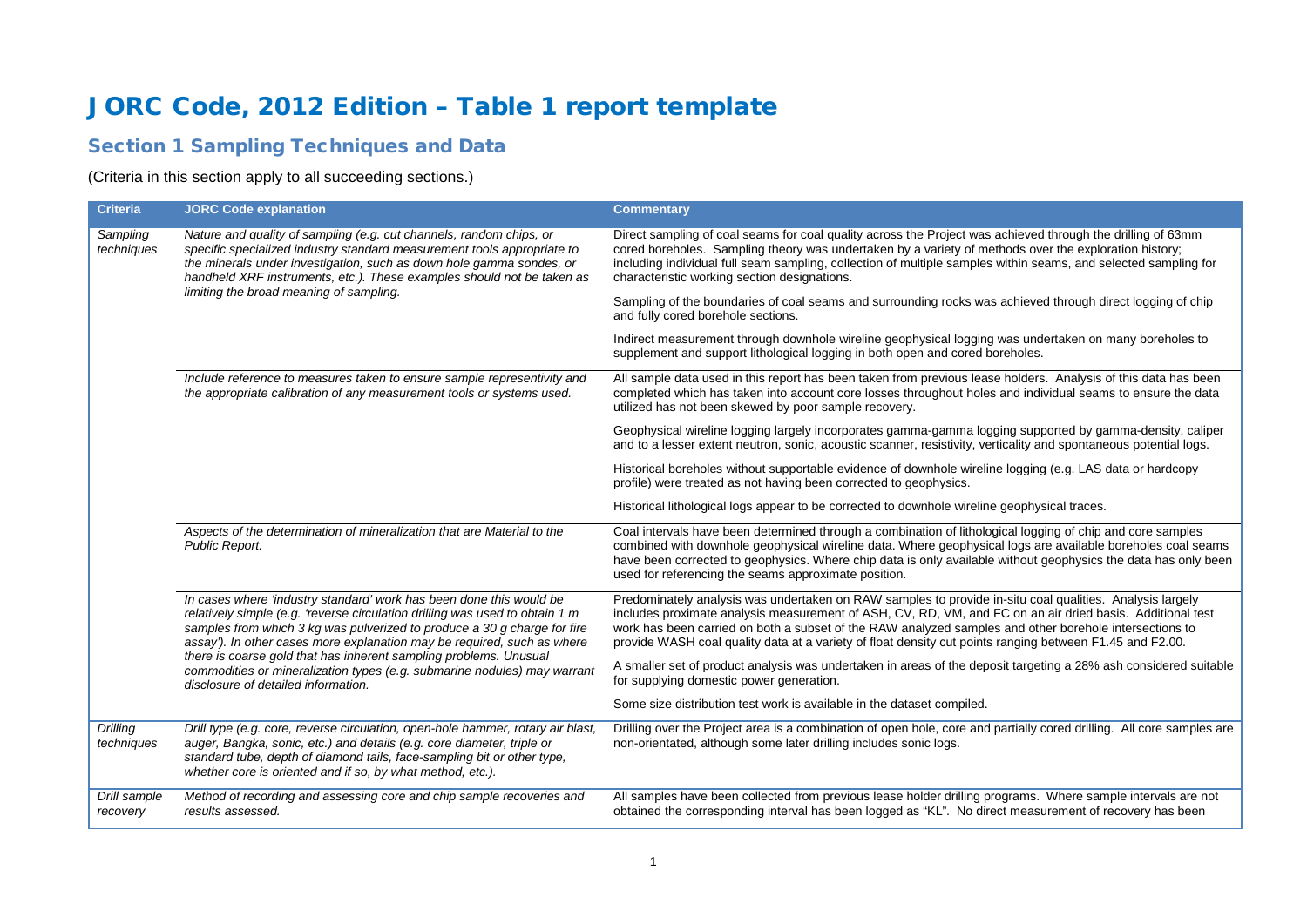| Criteria                 | <b>JORC Code explanation</b>                                                                                                                                                                            | <b>Commentary</b>                                                                                                                                                                                                                                                                                                                                                                                                                                                                                                                                                                                                              |  |  |  |  |  |
|--------------------------|---------------------------------------------------------------------------------------------------------------------------------------------------------------------------------------------------------|--------------------------------------------------------------------------------------------------------------------------------------------------------------------------------------------------------------------------------------------------------------------------------------------------------------------------------------------------------------------------------------------------------------------------------------------------------------------------------------------------------------------------------------------------------------------------------------------------------------------------------|--|--|--|--|--|
|                          |                                                                                                                                                                                                         | recorded in recovered intervals logged, however notations in logging indicates if instances of poor recovery<br>occurred and the borehole was subsequently abandoned.                                                                                                                                                                                                                                                                                                                                                                                                                                                          |  |  |  |  |  |
|                          |                                                                                                                                                                                                         | This sample recovery data (through use of the KL lithology interval logged) been analyzed along with sampling<br>data. Core recoveries are above 95 percent in the majority of boreholes.                                                                                                                                                                                                                                                                                                                                                                                                                                      |  |  |  |  |  |
|                          | Measures taken to maximize sample recovery and ensure representative<br>nature of the samples.                                                                                                          | No understanding exists of methodologies employed historically to maximize sample recoveries.                                                                                                                                                                                                                                                                                                                                                                                                                                                                                                                                  |  |  |  |  |  |
|                          | Whether a relationship exists between sample recovery and grade and<br>whether sample bias may have occurred due to preferential loss/gain of<br>fine/coarse material.                                  | Coal seams sampled were composited to maximize the thickness of the seam. In instances where working<br>sections had been defined the model limits were modified to reduce the seam thickness by a corresponding<br>amount to avoid creation of a data bias.                                                                                                                                                                                                                                                                                                                                                                   |  |  |  |  |  |
| Logging                  | Whether core and chip samples have been geologically and geotechnically<br>logged to a level of detail to support appropriate Mineral Resource<br>estimation, mining studies and metallurgical studies. | Historical logging provides a mixture of detailed and rudimentary logging information. Logs generally consist of<br>lithology, shade, hue, color and grainsize information with a relative description of coal brightness in cored<br>boreholes and to a lesser extent some chip holes. To a lesser extent information is also recorded on weathering;<br>estimated strength; mechanical state; sedimentary features; mineral and fossil types and their relative<br>abundance; bedding dip angles; basal contacts; texture; core state; defect types, spacing and dip; and<br>lithological interrelationships.                |  |  |  |  |  |
|                          | Whether logging is qualitative or quantitative in nature. Core (or costean,<br>channel, etc.) photography.                                                                                              | Boreholes have been logged lithologically via direct observation of chipped and cored intervals. Many boreholes<br>have supportive information in the form of downhole wireline logging.                                                                                                                                                                                                                                                                                                                                                                                                                                       |  |  |  |  |  |
|                          |                                                                                                                                                                                                         | Recent drilling includes photographic records of cored sections and some geotechnical test work data.                                                                                                                                                                                                                                                                                                                                                                                                                                                                                                                          |  |  |  |  |  |
|                          | The total length and percentage of the relevant intersections logged.                                                                                                                                   | Some historical exploration programs undertaken as chip holes provide insufficient information in terms<br>describing the internal makeup of the seam (i.e., description of the individual thickness of coal plies and parting<br>bands) and rather report the entire interval as one with relative percentages of the constituent lithologies. This<br>still provides sufficient detail to determine roof and floor position of the main seam group, however it will not allow<br>in its own right to define possible working section intervals within the main seam, unless geophysical wireline<br>logs are available also. |  |  |  |  |  |
|                          |                                                                                                                                                                                                         | Insufficient information in the some areas of the subcrop exists to establish the depth of weathering in some<br>historical boreholes.                                                                                                                                                                                                                                                                                                                                                                                                                                                                                         |  |  |  |  |  |
| Sub-<br>sampling         | If core, whether cut or sawn and whether quarter, half or all core taken.                                                                                                                               | Coal samples have been derived from full core.                                                                                                                                                                                                                                                                                                                                                                                                                                                                                                                                                                                 |  |  |  |  |  |
| techniques<br>and sample |                                                                                                                                                                                                         | Where seams were selectively sampled the data was either omitted from being used for quality calculations or a<br>smaller working section defined to avoid data basis in the quantity to coal quality relationship.                                                                                                                                                                                                                                                                                                                                                                                                            |  |  |  |  |  |
| preparation              | If non-core, whether riffled, tube sampled, rotary split, etc and whether<br>sampled wet or dry.                                                                                                        | Not applicable to this style of mineralization.                                                                                                                                                                                                                                                                                                                                                                                                                                                                                                                                                                                |  |  |  |  |  |
|                          | For all sample types, the nature, quality and appropriateness of the sample<br>preparation technique.                                                                                                   | Historic borehole sampling in the field and storage cannot be verified. More recent drilling by MTM and CXY<br>recorded sampling dates and analysis process times. These samples were double bagged to retain moisture.                                                                                                                                                                                                                                                                                                                                                                                                        |  |  |  |  |  |
|                          | Quality control procedures adopted for all sub-sampling stages to<br>maximize representivity of samples.                                                                                                | Historical samples was crushed and sized (largely -12.7 mm) prior to RAW analysis. Some historical WASH<br>analysis records report screening at -12.7 mm and -31.5, +0.10 mm size fractions.                                                                                                                                                                                                                                                                                                                                                                                                                                   |  |  |  |  |  |
|                          |                                                                                                                                                                                                         | Historical boreholes samples were analyzed by ACIRL in their North Ryde laboratory. Testing was conducted to<br>the relevant Australian Standards.                                                                                                                                                                                                                                                                                                                                                                                                                                                                             |  |  |  |  |  |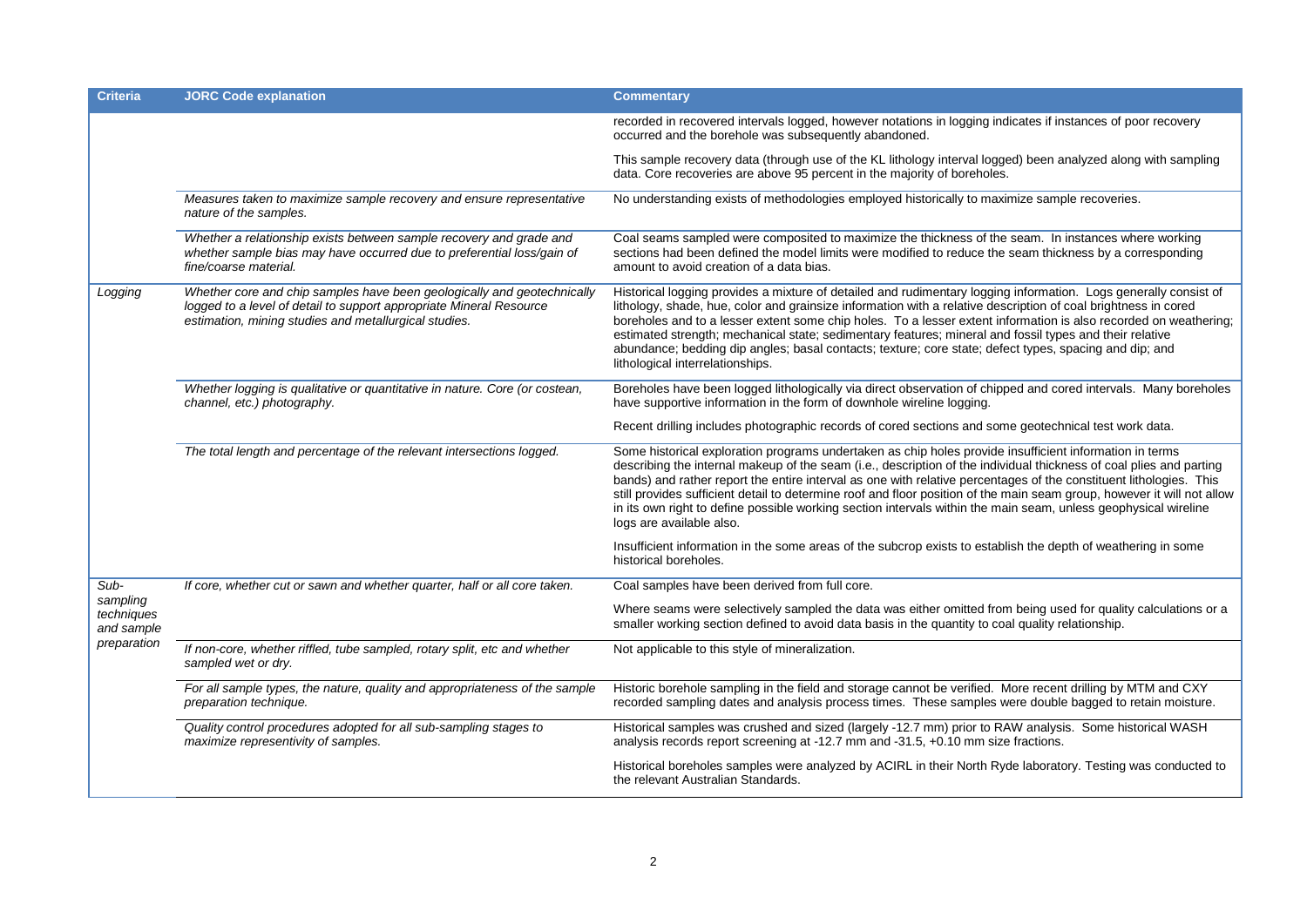| <b>Criteria</b>             | <b>JORC Code explanation</b>                                                                                                                                                                                                              | <b>Commentary</b>                                                                                                                                                                                                                                                                                                                                                 |  |  |  |  |
|-----------------------------|-------------------------------------------------------------------------------------------------------------------------------------------------------------------------------------------------------------------------------------------|-------------------------------------------------------------------------------------------------------------------------------------------------------------------------------------------------------------------------------------------------------------------------------------------------------------------------------------------------------------------|--|--|--|--|
|                             |                                                                                                                                                                                                                                           | Recent borehole samples were analyzed by Bureau Veritas in their Mayfield West and Brendale laboratories<br>using the relevant Australian Standards.                                                                                                                                                                                                              |  |  |  |  |
|                             | Measures taken to ensure that the sampling is representative of the in situ<br>material collected, including for instance results for field duplicate/second-<br>half sampling.                                                           | Borehole sampling has been undertaken throughout the Project area in order to achieve representative coal<br>seam quality data. Entire coal seams have been sampled or the data has been omitted in order to prevent<br>skewed quality results.                                                                                                                   |  |  |  |  |
|                             | Whether sample sizes are appropriate to the grain size of the material<br>being sampled.                                                                                                                                                  | A number of holes had samples crushed to -12.7 mm with analysis of Ash, Moisture and Specific Energy<br>undertaken (AS1038). Relative density was determine using the ACIRL method (?).                                                                                                                                                                           |  |  |  |  |
|                             |                                                                                                                                                                                                                                           | Other bore cores were crushed to -31.5 mm and screened at 25.4, 19.1, 12.7, 9.5, 6.35 and 3.18 mm (AS1016).<br>The minus 6.35 mm fraction was analysed for moisture and ash. The plus 6.35 mm was wet tumbled (AS1661)<br>and screened at 0.10 mm. The +0.10 mm fraction was float sink tested at 1.60, 1.70, 1.80, 1.90 and 2.00<br>relative densities (AS1038). |  |  |  |  |
|                             |                                                                                                                                                                                                                                           | Core samples all appear to be 63 mm in diameter with no large diameter test work available.                                                                                                                                                                                                                                                                       |  |  |  |  |
| Quality of<br>assay data    | The nature, quality and appropriateness of the assaying and laboratory<br>procedures used and whether the technique is considered partial or total.                                                                                       | Historical coal analysis is largely fit for purpose. Some regression analysis was undertaken to develop CV data<br>when only ASH and RD information was available from laboratory results in selected samples.                                                                                                                                                    |  |  |  |  |
| and<br>laboratory<br>tests  |                                                                                                                                                                                                                                           | A range of wash data exists and differing float densities to enable testing of the performance of coal seams to<br>provide a variety of product specifications.                                                                                                                                                                                                   |  |  |  |  |
|                             | For geophysical tools, spectrometers, handheld XRF instruments, etc, the<br>parameters used in determining the analysis including instrument make<br>and model, reading times, calibrations factors applied and their derivation,<br>etc. | Not applicable to this style of mineralisation and test work undertaken.                                                                                                                                                                                                                                                                                          |  |  |  |  |
|                             | Nature of quality control procedures adopted (e.g. standards, blanks,<br>duplicates, external laboratory checks) and whether acceptable levels of<br>accuracy (i.e. lack of bias) and precision have been established.                    | Coal quality analysis undertaken at the time was carried out by reputable laboratories reportedly to relevant<br>Australian Standards. No further information could be determined from historical reports on quality control<br>procedures carried out.                                                                                                           |  |  |  |  |
| Verification<br>of sampling | The verification of significant intersections by either independent or<br>alternative company personnel.                                                                                                                                  | Historical borehole intersections cannot be verified by independent personnel, however where boreholes did<br>undertake downhole geophysical wireline logging the intersection position of coal seams can be verified.                                                                                                                                            |  |  |  |  |
| and<br>assaying             | The use of twinned holes.                                                                                                                                                                                                                 | There are a large number of sites that included twinned drill holes, either drilled later by subsequent tenement<br>holders or includes coring over or near too an original open hole site by the same explorer.                                                                                                                                                  |  |  |  |  |
|                             | Documentation of primary data, data entry procedures, data verification,<br>data storage (physical and electronic) protocols.                                                                                                             | All primary data has been entered into a Microsoft Access database using the CoalLog (v2.0) template.<br>Descriptive information was recoded using appropriate translations and English Logs reproduced then compared<br>against original QDEX reports for consistency.                                                                                           |  |  |  |  |
|                             |                                                                                                                                                                                                                                           | Coal quality analysis results have been transcribed into the Access database.                                                                                                                                                                                                                                                                                     |  |  |  |  |
|                             |                                                                                                                                                                                                                                           | Validation tests have been carried out to access coding compliance with the template, along with measures such<br>as increasing depth, hole location and survey elevation comparison, location position to historic plans and parish<br>map descriptions, summation of key analysis variables, regression analysis of test work results.                          |  |  |  |  |
|                             | Discuss any adjustment to assay data.                                                                                                                                                                                                     | Correlation of ASH, RD and CV data on a RAW basis enabled development of a regression equation to compute<br>CV values in samples only analyzed for ASH (ad).                                                                                                                                                                                                     |  |  |  |  |
|                             |                                                                                                                                                                                                                                           | The ACIRL in-situ moisture calculation was used to interpolate values into the database.                                                                                                                                                                                                                                                                          |  |  |  |  |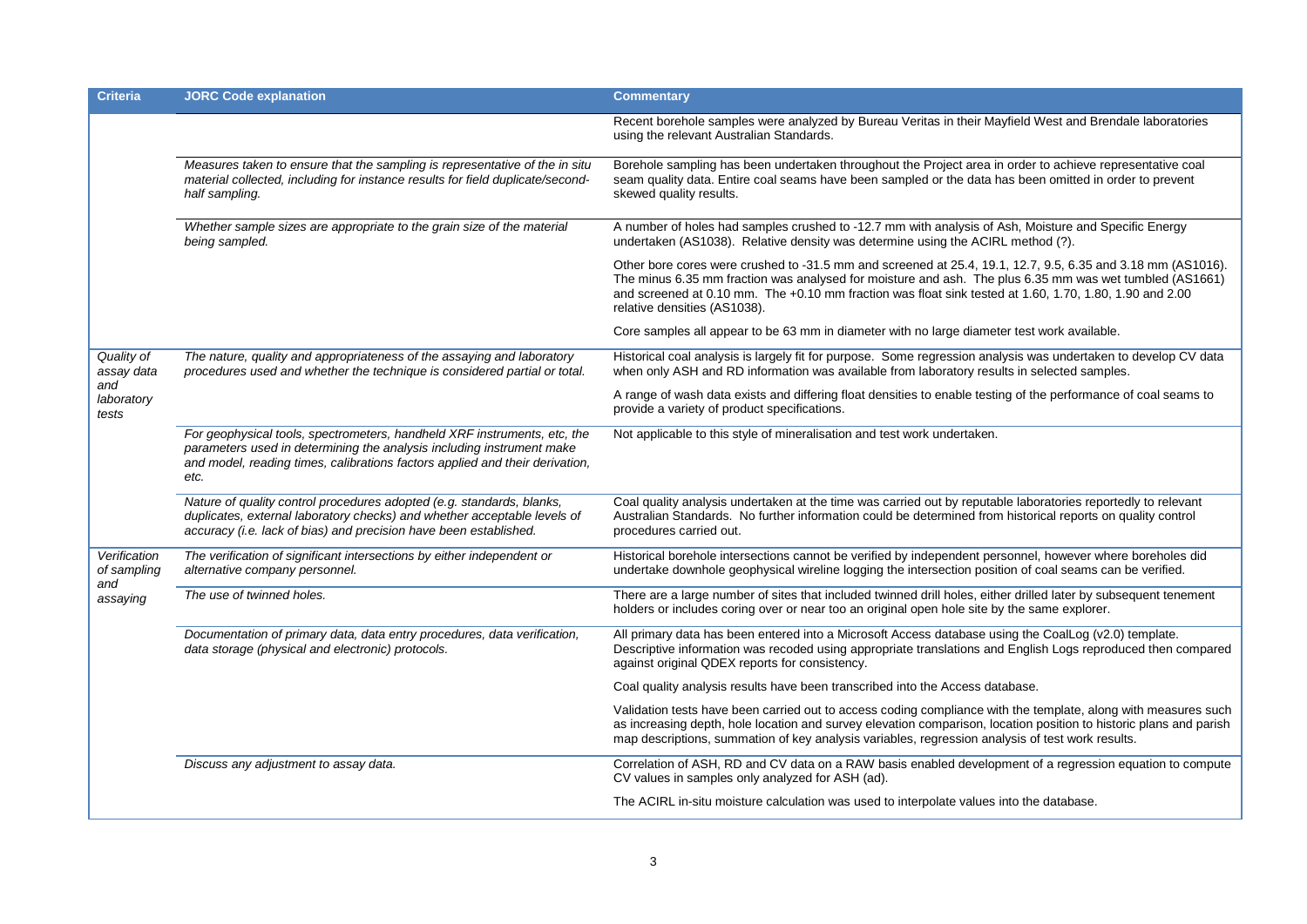| <b>Criteria</b>                          | <b>JORC Code explanation</b>                                                                                                                                                                                                          | <b>Commentary</b>                                                                                                                                                                                                                                                                                                                                                                                                                                                                                                  |
|------------------------------------------|---------------------------------------------------------------------------------------------------------------------------------------------------------------------------------------------------------------------------------------|--------------------------------------------------------------------------------------------------------------------------------------------------------------------------------------------------------------------------------------------------------------------------------------------------------------------------------------------------------------------------------------------------------------------------------------------------------------------------------------------------------------------|
|                                          |                                                                                                                                                                                                                                       | Preston and Sanders formula was used to calculate an in-situ density value for samples.                                                                                                                                                                                                                                                                                                                                                                                                                            |
| Location of<br>data points               | Accuracy and quality of surveys used to locate drill holes (collar and down-<br>hole surveys), trenches, mine workings and other locations used in Mineral<br>Resource estimation.                                                    | Historical data is largely located by relative distance and direction to identifiable boundary positions on parish<br>maps. The accuracy of surveying $(X,Y)$ is expected to be $\leq 10$ m given most boreholes were drilled on public<br>road access areas between adjacent land holdings.                                                                                                                                                                                                                       |
|                                          |                                                                                                                                                                                                                                       | Recent drilling (T50?? Series) are surveyed X, Y and Z using certified surveyors with differential GPS.                                                                                                                                                                                                                                                                                                                                                                                                            |
|                                          | Specification of the grid system used.                                                                                                                                                                                                | All data has been converted into MGA Zone 55 with GDA94 datum.                                                                                                                                                                                                                                                                                                                                                                                                                                                     |
|                                          | Quality and adequacy of topographic control.                                                                                                                                                                                          | Topographic surface across the Project area is predominantly derived from SRTM data with a average level of<br>accuracy of $+7$ m.                                                                                                                                                                                                                                                                                                                                                                                 |
| Data<br>spacing and<br>distribution      | Data spacing for reporting of Exploration Results.                                                                                                                                                                                    | Borehole location spacing for historical drilling over the Project area is largely confined to accessible public land<br>(i.e. road reserves). More random spacing occurs within MDL385.                                                                                                                                                                                                                                                                                                                           |
|                                          |                                                                                                                                                                                                                                       | Boreholes range in depth from approximately 30 m in the subcrop area on the western side of the deposit to<br>almost 380 m where depth of cover is greatest in the eastern part of MDL 385.                                                                                                                                                                                                                                                                                                                        |
|                                          | Whether the data spacing and distribution is sufficient to establish the<br>degree of geological and grade continuity appropriate for the Mineral<br>Resource and Ore Reserve estimation procedure(s) and classifications<br>applied. | Close spaced drilling is generally confined to east-west oriented roads allowing for testing of the down dip<br>orientation of coal seams and the prior UCG area developed by CXY.                                                                                                                                                                                                                                                                                                                                 |
|                                          | Whether sample compositing has been applied.                                                                                                                                                                                          | Compositing of samples has been applied on both a seam and working section basis.                                                                                                                                                                                                                                                                                                                                                                                                                                  |
| Orientation<br>of data in<br>relation to | Whether the orientation of sampling achieves unbiased sampling of<br>possible structures and the extent to which this is known, considering the<br>deposit type.                                                                      | The Tarong Basin Coal measures have a gentle dip with a geological strike approximately NNW. Boreholes<br>have been drilled in a variety of locations from surface vertically into the target seams. No downhole survey data<br>exists for historical boreholes, with only recent drilling undertaking verticality surveys.                                                                                                                                                                                        |
| geological<br>structure                  |                                                                                                                                                                                                                                       | Deep boreholes (> 200 m) show lateral displacement through strike swing, yet the high angle of dip in the<br>boreholes appears to be maintained.                                                                                                                                                                                                                                                                                                                                                                   |
|                                          |                                                                                                                                                                                                                                       | Sample positions have used displacement vector data where downhole survey information was available.                                                                                                                                                                                                                                                                                                                                                                                                               |
|                                          | If the relationship between the drilling orientation and the orientation of key<br>mineralised structures is considered to have introduced a sampling bias,<br>this should be assessed and reported if material.                      | No sample bias is expected with sample intersections expected to be approximately normal to the seams dip.                                                                                                                                                                                                                                                                                                                                                                                                         |
| Sample<br>security                       | The measures taken to ensure sample security.                                                                                                                                                                                         | No detailed understanding is available on the chain of custody for historical coal samples analyzed. It is evident<br>that some historical data is missing from the QDEX website and further work will be required to complete the<br>retrieval of all available data over the Project area.                                                                                                                                                                                                                       |
|                                          |                                                                                                                                                                                                                                       | Sampling and analysis of boreholes drilled by Metallica Minerals and Cougar Energy processed and dispatched<br>field samples by a documented methodology. Follow-up was required to ensure all laboratory reports were<br>issued as final.                                                                                                                                                                                                                                                                         |
| Audits or<br>reviews                     | The results of any audits or reviews of sampling techniques and data.                                                                                                                                                                 | MRV has undertaken its own internal audit of both historical and recent drilling data and associated coal quality<br>analysis. The purpose of this was to develop a robust data set from all available information that could be used<br>in the development of the geological model and Resource estimate. Where anomalous data or errors were<br>identified this has been corrected at the base level or the data flagged for exclusion from the geological model<br>were information could not be substantiated. |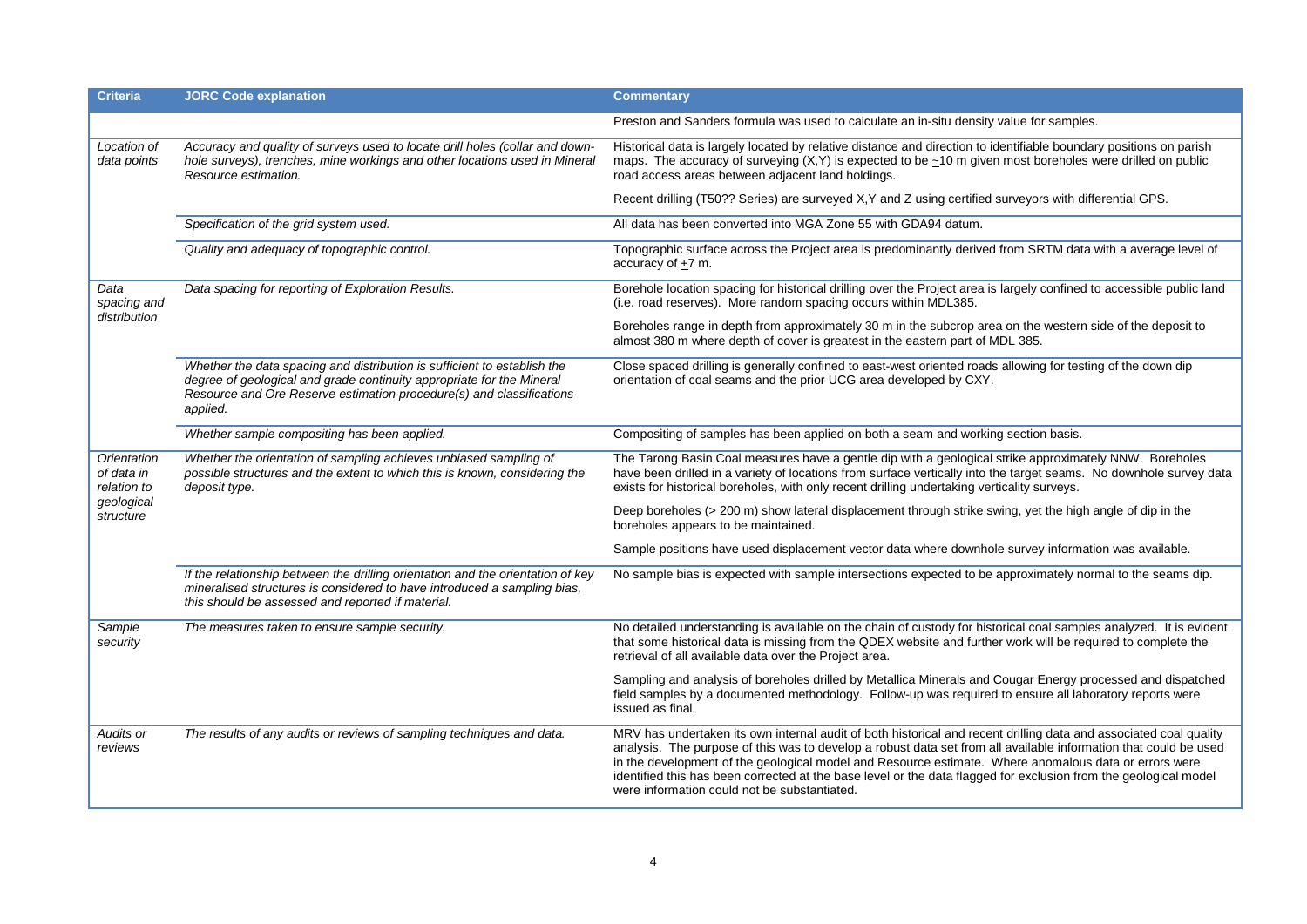## Section 2 Reporting of Exploration Results

(Criteria listed in the preceding section also apply to this section.)

| <b>Criteria</b>                         | <b>JORC Code explanation</b>                                                                                                                                                  | <b>Commentary</b>                                                                                                                                                                                                                                                                                                                                                                                                                                                                          |  |  |  |  |
|-----------------------------------------|-------------------------------------------------------------------------------------------------------------------------------------------------------------------------------|--------------------------------------------------------------------------------------------------------------------------------------------------------------------------------------------------------------------------------------------------------------------------------------------------------------------------------------------------------------------------------------------------------------------------------------------------------------------------------------------|--|--|--|--|
| Mineral                                 | Type, reference name/number, location and ownership including                                                                                                                 | Tenements EPC 882 and MDL 385 are100% owned and held by MRV Tarong Basin Ltd.                                                                                                                                                                                                                                                                                                                                                                                                              |  |  |  |  |
| tenement<br>and land                    | agreements or material issues with third parties such as joint ventures,<br>partnerships, overriding royalties, native title interests, historical sites,                     | EPM 25992 is under application by Moreton Resources Ltd.                                                                                                                                                                                                                                                                                                                                                                                                                                   |  |  |  |  |
| tenure<br>status                        | wilderness or national park and environmental settings.                                                                                                                       | Native title representative for Project is QLD Sth Native Title Services Ltd. Wakka Wakka people have regional<br>area under application ref: QC2012/004. ILUA ref: QI2008/027 covers project area.                                                                                                                                                                                                                                                                                        |  |  |  |  |
|                                         | The security of the tenure held at the time of reporting along with any<br>known impediments to obtaining a license to operate in the area.                                   | The Project area comprises a mixture of agriculture (grazing and mixed cultivation), urban (residential and<br>industrial) land use.                                                                                                                                                                                                                                                                                                                                                       |  |  |  |  |
|                                         |                                                                                                                                                                               | Project area is largely classified as comprising non-remnant vegetation. Scattered areas of Category B<br>endangered regional ecosystems and areas of concern regional ecosystems largely across western fringe and<br>southern portions of EPC 882.                                                                                                                                                                                                                                       |  |  |  |  |
|                                         |                                                                                                                                                                               | 4 sub-blocks along northern margin of EPC 882 are covered by RA384. Part of the RA384 area also contains the<br>Kingaroy Airport.                                                                                                                                                                                                                                                                                                                                                          |  |  |  |  |
| Exploration<br>done by<br>other parties | Acknowledgment and appraisal of exploration by other parties.                                                                                                                 | Historical exploration has been carried out by a number of parties including CRA Exploration, New Hope Collieries<br>and Pacific Australia Coal. More recent drilling was completed by Metallica Minerals and Cougar Energy.                                                                                                                                                                                                                                                               |  |  |  |  |
| Geology                                 | Deposit type, geological setting and style of mineralization.                                                                                                                 | The Project area is located with the Tarong Basin which has been described previously by others as a narrow,<br>elongate structure, approximately 70 km long and 10 km wide. The basin trends in a NNW-SSE direction and<br>stretches from Kingaroy in the north to a point 20km south-southwest of Yarraman in the south. The Tarong Coal<br>Measures lie unconformably on the Palaeozoic basement of the Yarraman Block.                                                                 |  |  |  |  |
|                                         |                                                                                                                                                                               | The basin is bounded on the east by units of the Middle Palaeozoic Yarraman Block which consists mainly of the<br>Devonian-Carboniferous aged Maronghi Beds comprising of weakly metamorphosed mudstone, shale, arenite,<br>jasper and acid to basic metavolcanics. The western side of the basin is bounded predominately by the Late<br>Permian-Early Triassic Boondoomba Igneous Complex. This unit is comprised of granodiorite, adamellite, granite,<br>tonalite, diorite and gabbro. |  |  |  |  |
|                                         |                                                                                                                                                                               | The Tarong basin is filled with Triassic aged sediments which have a preserved thickness of approximately 450 m<br>and consist of sandstone, conglomerate, siltstone, mudstone, claystone and coal. The coarse clastic beds in the<br>sequence consist of labile, arkosic to sub-arkosic, fine to very coarse grained, poorly sorted sandstones and<br>generally matrix supported polymictic conglomerates (Pegrem, 1995 and Jell, 2012).                                                  |  |  |  |  |
| Drill hole<br>Information               | A summary of all information material to the understanding of the<br>exploration results including a tabulation of the following information for<br>all Material drill holes: | A proportion of the data used in the estimation of Coal Resources is freely available from the QDEX website from<br>relinquishment reports. Other reports are not publically available and can only be accessed by the tenement<br>holder. MRV have undertaken a deal of work converting both hardcopy lithological logs and analytical reports into<br>an up to date electronic format of a consistent nature and form. This information is considered to now hold a                      |  |  |  |  |
|                                         | easting and northing of the drill hole collar<br>$\bullet$                                                                                                                    | greater commercial value than its previous format and is such is considered by the Competent Person to be                                                                                                                                                                                                                                                                                                                                                                                  |  |  |  |  |
|                                         | elevation or RL (Reduced Level - elevation above sea level in meters) of<br>$\bullet$<br>the drill hole collar                                                                | commercial in confidence.                                                                                                                                                                                                                                                                                                                                                                                                                                                                  |  |  |  |  |
|                                         | dip and azimuth of the hole<br>$\bullet$                                                                                                                                      |                                                                                                                                                                                                                                                                                                                                                                                                                                                                                            |  |  |  |  |
|                                         | down hole length and interception depth<br>$\bullet$                                                                                                                          |                                                                                                                                                                                                                                                                                                                                                                                                                                                                                            |  |  |  |  |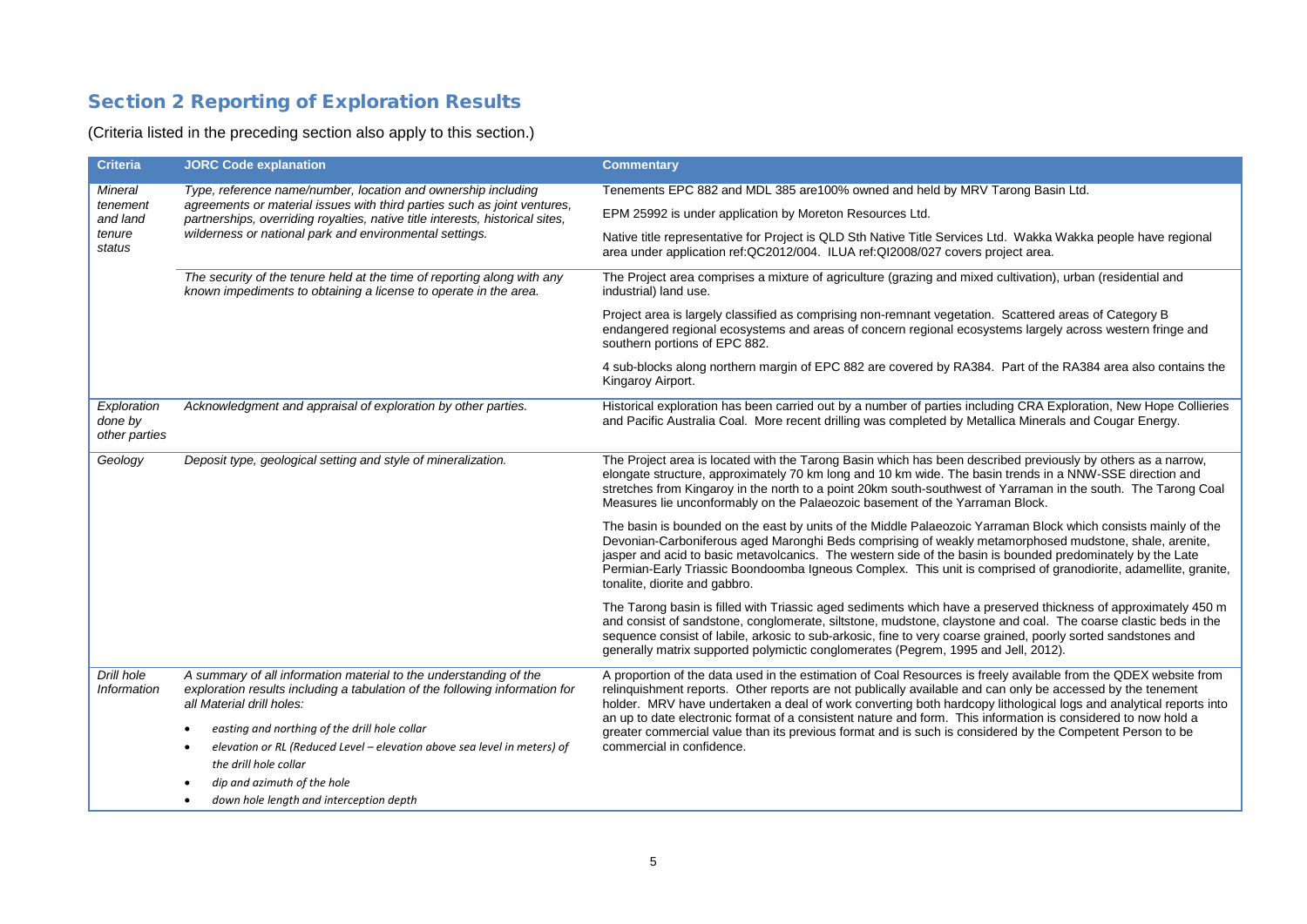| <b>Criteria</b>                                                                                                                                                                                                                                                              | <b>JORC Code explanation</b>                                                                                                                                                                                                                                               | <b>Commentary</b>                                                                                                                                                                                                                                                                                                                         |                                                                                                            |                  |                                                                                                   |                                                                                                                                                                                                                                                                                                                                          |                                                                                                                                                                                                                                                                                                                                                                                                                                                                   |  |  |
|------------------------------------------------------------------------------------------------------------------------------------------------------------------------------------------------------------------------------------------------------------------------------|----------------------------------------------------------------------------------------------------------------------------------------------------------------------------------------------------------------------------------------------------------------------------|-------------------------------------------------------------------------------------------------------------------------------------------------------------------------------------------------------------------------------------------------------------------------------------------------------------------------------------------|------------------------------------------------------------------------------------------------------------|------------------|---------------------------------------------------------------------------------------------------|------------------------------------------------------------------------------------------------------------------------------------------------------------------------------------------------------------------------------------------------------------------------------------------------------------------------------------------|-------------------------------------------------------------------------------------------------------------------------------------------------------------------------------------------------------------------------------------------------------------------------------------------------------------------------------------------------------------------------------------------------------------------------------------------------------------------|--|--|
|                                                                                                                                                                                                                                                                              | hole length.<br>$\bullet$                                                                                                                                                                                                                                                  |                                                                                                                                                                                                                                                                                                                                           |                                                                                                            |                  |                                                                                                   |                                                                                                                                                                                                                                                                                                                                          |                                                                                                                                                                                                                                                                                                                                                                                                                                                                   |  |  |
|                                                                                                                                                                                                                                                                              | If the exclusion of this information is justified on the basis that the<br>information is not Material and this exclusion does not detract from the<br>understanding of the report, the Competent Person should clearly<br>explain why this is the case.                   |                                                                                                                                                                                                                                                                                                                                           |                                                                                                            |                  |                                                                                                   |                                                                                                                                                                                                                                                                                                                                          |                                                                                                                                                                                                                                                                                                                                                                                                                                                                   |  |  |
| Data<br>aggregation                                                                                                                                                                                                                                                          | In reporting Exploration Results, weighting averaging techniques,<br>maximum and/or minimum grade truncations (e.g. cutting of high grades)                                                                                                                                | coal quality composites are aggregated using a Yield/Mass weighting.                                                                                                                                                                                                                                                                      | Density is weighted by length, with other analyses for RAW coal types composited by mass weighting. Washed |                  |                                                                                                   |                                                                                                                                                                                                                                                                                                                                          |                                                                                                                                                                                                                                                                                                                                                                                                                                                                   |  |  |
| methods                                                                                                                                                                                                                                                                      | and cut-off grades are usually Material and should be stated.                                                                                                                                                                                                              | No data cutting exists.                                                                                                                                                                                                                                                                                                                   |                                                                                                            |                  |                                                                                                   |                                                                                                                                                                                                                                                                                                                                          |                                                                                                                                                                                                                                                                                                                                                                                                                                                                   |  |  |
| Where aggregate intercepts incorporate short lengths of high grade<br>results and longer lengths of low grade results, the procedure used for<br>such aggregation should be stated and some typical examples of such<br>aggregations should be shown in detail.<br>$etc.$ ). |                                                                                                                                                                                                                                                                            |                                                                                                                                                                                                                                                                                                                                           |                                                                                                            |                  |                                                                                                   | Composited samples have been weighted by length for RD. Other proximate analyses were weighted use length<br>and RD to derive a mass weighting for variable sample lengths. Wash quality analysis was composited using a<br>mass and yield weighting. Washed samples were only composited if of the same float density (eg F2.00, F1.80, |                                                                                                                                                                                                                                                                                                                                                                                                                                                                   |  |  |
|                                                                                                                                                                                                                                                                              | The assumptions used for any reporting of metal equivalent values<br>should be clearly stated.                                                                                                                                                                             | Not applicable to this style of mineralisation.                                                                                                                                                                                                                                                                                           |                                                                                                            |                  |                                                                                                   |                                                                                                                                                                                                                                                                                                                                          |                                                                                                                                                                                                                                                                                                                                                                                                                                                                   |  |  |
| Relationship<br>between<br>mineralisatio<br>n widths and                                                                                                                                                                                                                     | These relationships are particularly important in the reporting of<br><b>Exploration Results.</b>                                                                                                                                                                          | Boreholes were sampled for both waste and coal within coal seams. If parts of coal seams were deemed to be of a<br>quality insufficient to mine and not sampled these areas have not been calculated as part of the coal inventory and<br>subsequent Resource. As such coal seam quality and tonnage results are mutually representative. |                                                                                                            |                  |                                                                                                   |                                                                                                                                                                                                                                                                                                                                          |                                                                                                                                                                                                                                                                                                                                                                                                                                                                   |  |  |
| intercept<br>lengths                                                                                                                                                                                                                                                         | If the geometry of the mineralisation with respect to the drill hole angle is<br>known, its nature should be reported.                                                                                                                                                     | Seam dips are generally shallow and the expectation is that boreholes are largely normal in intersection orientation<br>to the seam.                                                                                                                                                                                                      |                                                                                                            |                  |                                                                                                   |                                                                                                                                                                                                                                                                                                                                          |                                                                                                                                                                                                                                                                                                                                                                                                                                                                   |  |  |
|                                                                                                                                                                                                                                                                              | If it is not known and only the down hole lengths are reported, there<br>should be a clear statement to this effect (e.g. 'down hole length, true<br>width not known').                                                                                                    | True width not known, although expected to be similar to down hole length based on interpreted seam orientation<br>and borehole angle of drilling.                                                                                                                                                                                        |                                                                                                            |                  |                                                                                                   |                                                                                                                                                                                                                                                                                                                                          |                                                                                                                                                                                                                                                                                                                                                                                                                                                                   |  |  |
| Diagrams                                                                                                                                                                                                                                                                     | Appropriate maps and sections (with scales) and tabulations of<br>intercepts should be included for any significant discovery being reported<br>These should include, but not be limited to a plan view of drill hole collar<br>locations and appropriate sectional views. |                                                                                                                                                                                                                                                                                                                                           |                                                                                                            |                  |                                                                                                   |                                                                                                                                                                                                                                                                                                                                          | The current reported Coal Resource is not considered a discovery but rather a refinement of information made<br>available through the work undertaken by previous parties such as Cougar Energy, Metallica Minerals, Cockatoo<br>Coal, New Hope, Pacific Australia Coal and CRA Exploration. Detailed plans and cross sections are included in<br>the main body of the JORC report, however have not been included in this report due to their commercial nature. |  |  |
| Balanced<br>reporting                                                                                                                                                                                                                                                        | Where comprehensive reporting of all Exploration Results is not<br>practicable, representative reporting of both low and high grades and/or                                                                                                                                |                                                                                                                                                                                                                                                                                                                                           |                                                                                                            |                  | following details provide a statistical summary of the Point of Observation (Quantity) data used. |                                                                                                                                                                                                                                                                                                                                          | Details of depth and thickness ranges for each seam is included in the main body of the JORC report. The                                                                                                                                                                                                                                                                                                                                                          |  |  |
|                                                                                                                                                                                                                                                                              | widths should be practiced to avoid misleading reporting of Exploration                                                                                                                                                                                                    |                                                                                                                                                                                                                                                                                                                                           |                                                                                                            |                  | Horizon: GD located in 23 out of 412 holes                                                        |                                                                                                                                                                                                                                                                                                                                          |                                                                                                                                                                                                                                                                                                                                                                                                                                                                   |  |  |
|                                                                                                                                                                                                                                                                              | Results.                                                                                                                                                                                                                                                                   |                                                                                                                                                                                                                                                                                                                                           | $\ddot{\phantom{a}}$                                                                                       | Minimum          | Maximum                                                                                           | Average                                                                                                                                                                                                                                                                                                                                  | Samples                                                                                                                                                                                                                                                                                                                                                                                                                                                           |  |  |
|                                                                                                                                                                                                                                                                              |                                                                                                                                                                                                                                                                            | Easting :                                                                                                                                                                                                                                                                                                                                 |                                                                                                            | 382887.000       | 388757.270                                                                                        | 385052.547                                                                                                                                                                                                                                                                                                                               | 23                                                                                                                                                                                                                                                                                                                                                                                                                                                                |  |  |
|                                                                                                                                                                                                                                                                              |                                                                                                                                                                                                                                                                            | Northing:                                                                                                                                                                                                                                                                                                                                 |                                                                                                            | 7043290.320      | 7057450.000                                                                                       | 7054709.503                                                                                                                                                                                                                                                                                                                              | 23                                                                                                                                                                                                                                                                                                                                                                                                                                                                |  |  |
|                                                                                                                                                                                                                                                                              |                                                                                                                                                                                                                                                                            | Collar :                                                                                                                                                                                                                                                                                                                                  |                                                                                                            | 375.050          | 547.920                                                                                           | 458.782                                                                                                                                                                                                                                                                                                                                  | 23                                                                                                                                                                                                                                                                                                                                                                                                                                                                |  |  |
|                                                                                                                                                                                                                                                                              |                                                                                                                                                                                                                                                                            | SR                                                                                                                                                                                                                                                                                                                                        | $\ddot{\phantom{a}}$                                                                                       | 314.390          | 424.500                                                                                           | 385.577                                                                                                                                                                                                                                                                                                                                  | 23                                                                                                                                                                                                                                                                                                                                                                                                                                                                |  |  |
|                                                                                                                                                                                                                                                                              |                                                                                                                                                                                                                                                                            | SF                                                                                                                                                                                                                                                                                                                                        | $\ddot{\phantom{a}}$                                                                                       | 310.090          | 422.320                                                                                           | 382.512                                                                                                                                                                                                                                                                                                                                  | 23                                                                                                                                                                                                                                                                                                                                                                                                                                                                |  |  |
|                                                                                                                                                                                                                                                                              |                                                                                                                                                                                                                                                                            | TK                                                                                                                                                                                                                                                                                                                                        | $\ddot{\phantom{a}}$                                                                                       | 0.100            | 10.000                                                                                            | 2.777                                                                                                                                                                                                                                                                                                                                    | 23                                                                                                                                                                                                                                                                                                                                                                                                                                                                |  |  |
|                                                                                                                                                                                                                                                                              |                                                                                                                                                                                                                                                                            | DR<br>DF                                                                                                                                                                                                                                                                                                                                  | $\ddot{\phantom{a}}$<br>$\ddot{\phantom{a}}$ :                                                             | 19.300<br>23.200 | 176.580<br>176.890                                                                                | 73.205<br>76.270                                                                                                                                                                                                                                                                                                                         | 23<br>23                                                                                                                                                                                                                                                                                                                                                                                                                                                          |  |  |
|                                                                                                                                                                                                                                                                              |                                                                                                                                                                                                                                                                            | MD                                                                                                                                                                                                                                                                                                                                        | $\ddot{\phantom{a}}$                                                                                       | 0.000            | 57.000                                                                                            | 2.478                                                                                                                                                                                                                                                                                                                                    | 23                                                                                                                                                                                                                                                                                                                                                                                                                                                                |  |  |
|                                                                                                                                                                                                                                                                              |                                                                                                                                                                                                                                                                            | РT                                                                                                                                                                                                                                                                                                                                        | $\ddot{\phantom{a}}$                                                                                       | 0.000            | 2.570                                                                                             | 0.287                                                                                                                                                                                                                                                                                                                                    | 23                                                                                                                                                                                                                                                                                                                                                                                                                                                                |  |  |
|                                                                                                                                                                                                                                                                              |                                                                                                                                                                                                                                                                            | <b>OB</b>                                                                                                                                                                                                                                                                                                                                 | $\ddot{\phantom{a}}$                                                                                       | 0.000            | 176.580                                                                                           | 67.597                                                                                                                                                                                                                                                                                                                                   | 23                                                                                                                                                                                                                                                                                                                                                                                                                                                                |  |  |
|                                                                                                                                                                                                                                                                              |                                                                                                                                                                                                                                                                            | ST                                                                                                                                                                                                                                                                                                                                        | $\ddot{\phantom{a}}$                                                                                       | 0.100            | 10.000                                                                                            | 3.065                                                                                                                                                                                                                                                                                                                                    | 23                                                                                                                                                                                                                                                                                                                                                                                                                                                                |  |  |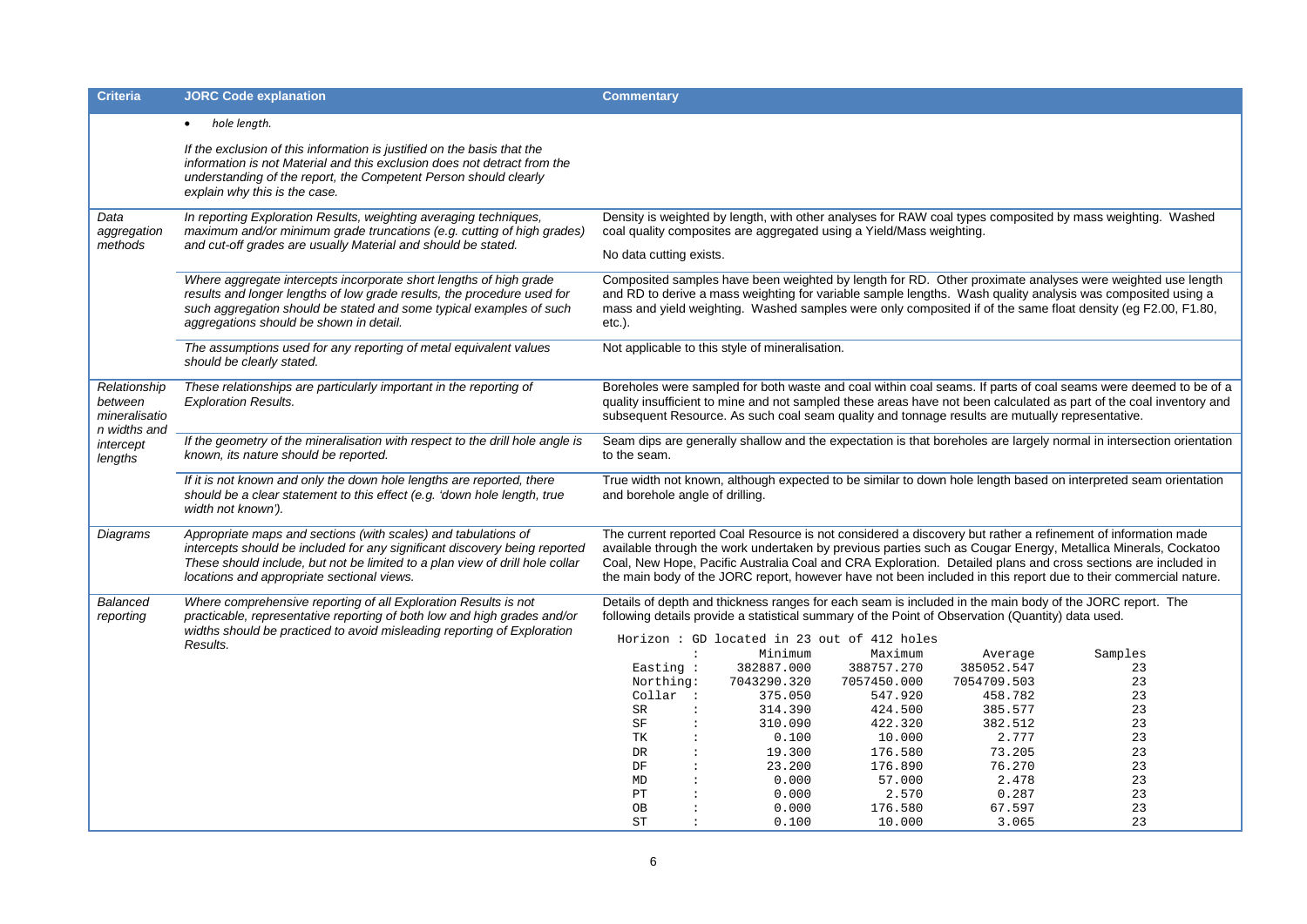| <b>Criteria</b> | <b>JORC Code explanation</b> | <b>Commentary</b>                                  |             |                                             |             |         |
|-----------------|------------------------------|----------------------------------------------------|-------------|---------------------------------------------|-------------|---------|
|                 |                              |                                                    |             | Horizon: GDU located in 9 out of 412 holes  |             |         |
|                 |                              | $\ddot{\phantom{a}}$                               | Minimum     | Maximum                                     | Average     | Samples |
|                 |                              | Easting :                                          | 383243.280  | 386518.800                                  | 385466.253  | 9       |
|                 |                              | Northing:                                          | 7054590.800 | 7056521.600                                 | 7055610.387 | 9       |
|                 |                              | Collar :                                           | 446.330     | 524.500                                     | 484.457     | 9       |
|                 |                              | SR<br>$\ddot{\phantom{a}}$ :                       | 318.453     | 416.330                                     | 375.436     | 9       |
|                 |                              | $\rm SF$<br>$\ddot{\cdot}$                         | 313.883     | 415.330                                     | 373.294     | 9       |
|                 |                              | TK<br>$\ddot{\cdot}$                               | 0.090       | 4.000                                       | 1.523       | 9       |
|                 |                              | ${\rm DR}$<br>$\ddot{\cdot}$                       | 30.000      | 159.000                                     | 109.021     | 9       |
|                 |                              | DF<br>$\ddot{\phantom{a}}$                         | 31.000      | 163.000                                     | 111.163     | 9       |
|                 |                              | <b>MD</b><br>$\ddot{\phantom{a}}$ :                | 0.000       | 0.000                                       | 0.000       | 9       |
|                 |                              | $\rm PT$<br>$\ddot{\phantom{a}}$ :                 |             |                                             |             | 9       |
|                 |                              |                                                    | 0.000       | 2.180                                       | 0.619       |         |
|                 |                              | OB<br>$\div$                                       | 30.000      | 159.000                                     | 109.023     | 9       |
|                 |                              | ${\rm ST}$<br>$\div$                               | 0.400       | 5.000                                       | 2.142       | 9       |
|                 |                              |                                                    |             | Horizon: GDL located in 9 out of 412 holes  |             |         |
|                 |                              | $\ddot{\cdot}$                                     | Minimum     | Maximum                                     | Average     | Samples |
|                 |                              | Easting :                                          | 383243.280  | 386518.800                                  | 385466.253  | 9       |
|                 |                              | Northing:                                          | 7054590.800 | 7056521.600                                 | 7055610.387 | 9       |
|                 |                              | Collar :                                           | 446.330     | 524.500                                     | 484.457     | 9       |
|                 |                              | <b>SR</b><br>$\cdot$                               | 310.140     | 409.330                                     | 361.950     | 9       |
|                 |                              | $\rm SF$<br>$\ddot{\phantom{a}}$ :                 | 309.260     | 408.330                                     | 360.868     | 9       |
|                 |                              | TK<br>$\ddot{\cdot}$                               | 0.160       | 2.000                                       | 0.808       | 9       |
|                 |                              | ${\rm DR}$<br>$\div$                               | 37.000      | 169.610                                     | 122.506     | 9       |
|                 |                              | DF<br>$\ddot{\phantom{a}}$ :                       | 38.000      | 170.490                                     | 123.589     | 9       |
|                 |                              | $\ensuremath{\mathsf{MD}}$<br>$\ddot{\phantom{a}}$ | 0.810       | 31.310                                      | 11.343      | 9       |
|                 |                              | $\rm PT$<br>$\ddot{\phantom{a}}$                   | 0.000       | 1.440                                       | 0.274       | 9       |
|                 |                              | OB<br>$\div$                                       | 0.000       | 0.000                                       | 0.000       | 9       |
|                 |                              | ${\rm ST}$<br>$\ddot{\cdot}$                       | 0.200       | 2.000                                       | 1.082       | 9       |
|                 |                              |                                                    |             | Horizon: KN located in 122 out of 412 holes |             |         |
|                 |                              | $\ddot{\phantom{a}}$                               | Minimum     | Maximum                                     | Average     | Samples |
|                 |                              | Easting :                                          | 381501.000  | 389380.040                                  | 384497.493  | 122     |
|                 |                              | Northing:                                          | 7043290.320 | 7059019.640                                 | 7054728.570 | 122     |
|                 |                              | Collar :                                           | 368.960     | 547.920                                     | 462.116     | 122     |
|                 |                              | ${\rm SR}$<br>$\ddot{\phantom{a}}$                 | 270.240     | 438.500                                     | 378.825     | 122     |
|                 |                              | $\rm SF$<br>$\ddot{\phantom{a}}$ :                 | 251.740     | 427.230                                     | 367.817     | 122     |
|                 |                              | TK<br>$\div$                                       | 0.610       | 21.260                                      | 8.757       | 122     |
|                 |                              | DR<br>$\ddot{\cdot}$                               | 14.400      | 209.500                                     | 83.291      | 122     |
|                 |                              | DF<br>$\ddot{\phantom{a}}$ :                       | 17.400      | 228.000                                     | 94.299      | 122     |
|                 |                              | MD<br>$\ddot{\phantom{a}}$ :                       | 0.000       | 62.700                                      | 4.936       | 122     |
|                 |                              | $\rm PT$<br>$\ddot{\phantom{a}}$ :                 | 0.000       | 24.180                                      | 2.252       | 122     |
|                 |                              | OB<br>$\div$                                       | 0.000       | 209.500                                     | 62.594      | 122     |
|                 |                              | ${\rm ST}$<br>$\ddot{\cdot}$                       | 0.610       | 28.400                                      | 11.008      | 122     |
|                 |                              |                                                    |             | Horizon: KNU located in 18 out of 412 holes |             |         |
|                 |                              | $\ddot{\phantom{a}}$                               | Minimum     | Maximum                                     | Average     | Samples |
|                 |                              | Easting :                                          | 382887.000  | 386574.610                                  | 384575.378  | 18      |
|                 |                              | Northing:                                          | 7054086.850 | 7058892.000                                 | 7055915.279 | 18      |
|                 |                              | Collar :                                           | 435.370     | 535.420                                     | 467.972     | 18      |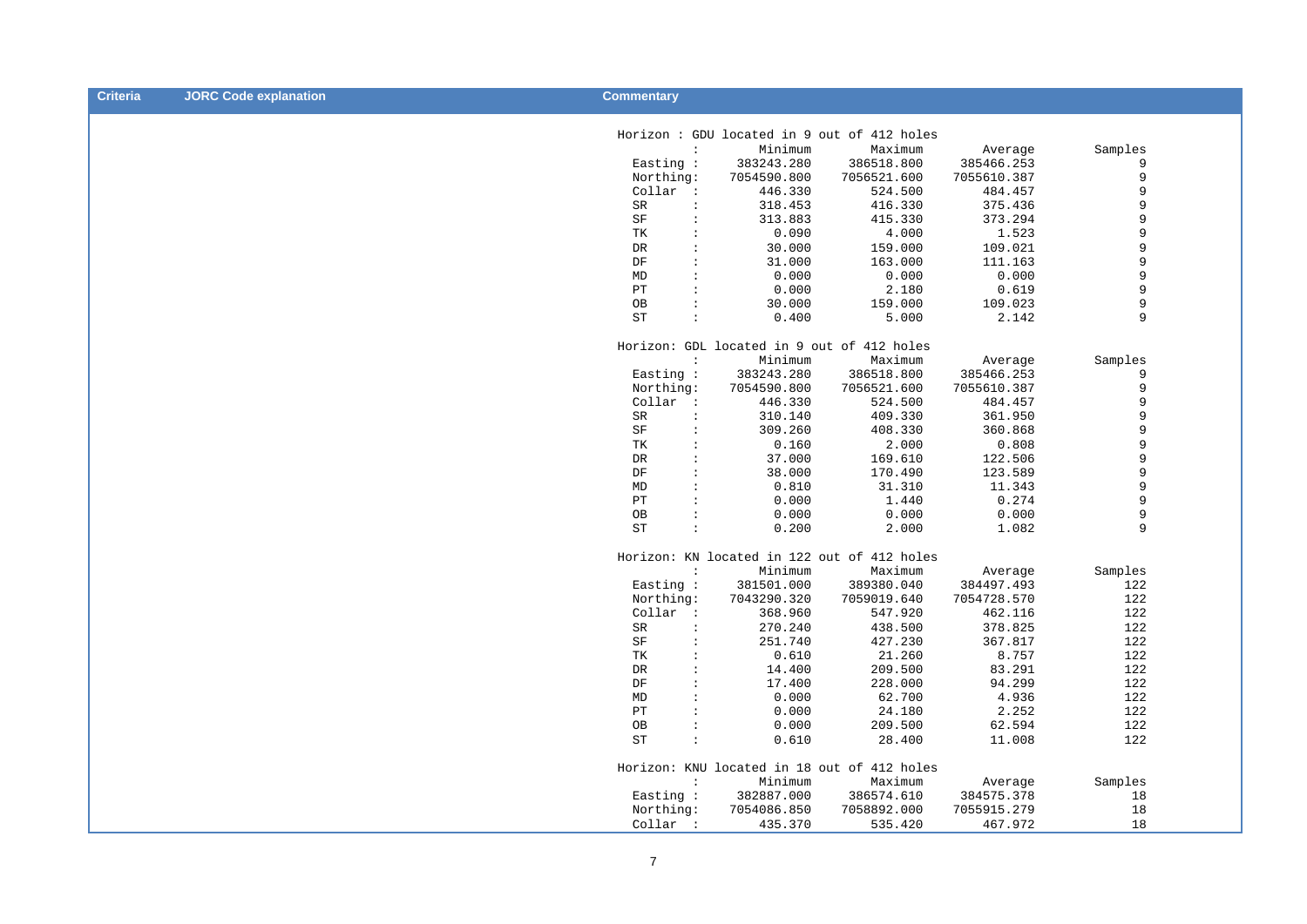| <b>Criteria</b> | <b>JORC Code explanation</b> | <b>Commentary</b>          |                                    |                                            |                                             |                  |              |
|-----------------|------------------------------|----------------------------|------------------------------------|--------------------------------------------|---------------------------------------------|------------------|--------------|
|                 |                              |                            |                                    |                                            |                                             |                  |              |
|                 |                              | ${\rm SR}$                 | $\mathcal{Z}_{\mathcal{A}}$        | 297.880                                    | 418.430                                     | 376.966          | 18           |
|                 |                              | $\rm SF$                   | $\div$                             | 283.650                                    | 416.890                                     | 371.319          | $18\,$       |
|                 |                              | TK                         | $\ddot{\phantom{a}}$ :<br>$\colon$ | 0.380<br>24.100                            | 13.950                                      | 4.642            | 18<br>$18\,$ |
|                 |                              | DR<br>$\rm DF$             | $\ddot{\cdot}$                     |                                            | 216.720                                     | 91.005           | 18           |
|                 |                              | ${\tt MD}$                 | $\ddot{\phantom{a}}$               | 28.160<br>0.000                            | 222.980                                     | 96.652<br>11.718 | 18           |
|                 |                              | PT                         | $\ddot{\cdot}$                     | 0.000                                      | 61.360<br>2.500                             | 1.005            | 18           |
|                 |                              | OB                         | $\ddot{\phantom{a}}$               | 0.000                                      | 162.480                                     | 47.703           | 18           |
|                 |                              | ST                         | $\ddot{\phantom{a}}$               | 0.590                                      | 16.450                                      | 5.647            | 18           |
|                 |                              |                            |                                    |                                            |                                             |                  |              |
|                 |                              |                            |                                    |                                            | Horizon: KNL located in 18 out of 412 holes |                  |              |
|                 |                              |                            | $\ddot{\cdot}$                     | Minimum                                    | Maximum                                     | Average          | Samples      |
|                 |                              | Easting :                  |                                    | 382887.000                                 | 386574.610                                  | 384575.378       | 18           |
|                 |                              | Northing:                  |                                    | 7054086.850                                | 7058892.000                                 | 7055915.279      | $18\,$       |
|                 |                              | Collar :                   |                                    | 435.370                                    | 535.420                                     | 467.972          | 18           |
|                 |                              | SR                         | $\ddot{\phantom{a}}$               | 282.680                                    | 413.490                                     | 368.618          | 18           |
|                 |                              | $\rm{SF}$                  | $\colon$                           | 279.300                                    | 412.050                                     | 364.253          | $18\,$       |
|                 |                              | TK                         | $\colon$                           | 0.110                                      | 10.670                                      | 3.373            | 18           |
|                 |                              | DR                         | $\ddot{\phantom{a}}$               | 32.640                                     | 223.100                                     | 99.354           | 18           |
|                 |                              | DF                         | $\ddot{\phantom{a}}$               | 32.840                                     | 227.000                                     | 103.718          | 18           |
|                 |                              | $\ensuremath{\mathsf{MD}}$ | $\ddot{\cdot}$                     | 0.000                                      | 8.000                                       | 2.702            | $18\,$       |
|                 |                              | PT                         | $\ddot{\cdot}$                     | 0.000                                      | 4.260                                       | 0.991            | 18           |
|                 |                              | OB                         | $\ddot{\phantom{a}}$               | 0.000                                      | 0.000                                       | 0.000            | $18\,$       |
|                 |                              | ${\rm ST}$                 | $\ddot{\phantom{a}}$               | 0.180                                      | 14.750                                      | 4.364            | 18           |
|                 |                              |                            |                                    | Horizon: SW located in 58 out of 412 holes |                                             |                  |              |
|                 |                              |                            | $\ddot{\phantom{a}}$ :             | Minimum                                    | Maximum                                     | Average          | Samples      |
|                 |                              | Easting :                  |                                    | 381712.000                                 | 388927.370                                  | 384336.726       | 58           |
|                 |                              | Northing:                  |                                    | 7043748.100                                | 7059555.630                                 | 7054926.489      | 58           |
|                 |                              | Collar :                   |                                    | 389.310                                    | 547.920                                     | 460.048          | 58           |
|                 |                              | SR                         | $\ddot{\cdot}$                     | 229.050                                    | 432.500                                     | 362.728          | 58           |
|                 |                              | $\rm SF$                   | $\colon$                           | 226.050                                    | 432.000                                     | 359.859          | 58           |
|                 |                              | TК                         | $\colon$                           | 0.150                                      | 12.700                                      | 2.559            | 58           |
|                 |                              | DR                         | $\colon$                           | 7.500                                      | 250.770                                     | 97.319           | 58           |
|                 |                              | DF                         | $\colon$                           | 8.000                                      | 253.700                                     | 100.188          | 58           |
|                 |                              | ${\tt MD}$                 | $\colon$                           | 0.000                                      | 68.330                                      | 16.571           | 58           |
|                 |                              | $\rm PT$                   | $\ddot{\cdot}$                     | 0.000                                      | 4.140                                       | 0.310            | 58           |
|                 |                              | OB                         | $\ddot{\phantom{a}}$               | 0.000                                      | 156.500                                     | 20.705           | 58           |
|                 |                              | ${\rm ST}$                 | $\ddot{\phantom{a}}$               | 0.150                                      | 12.700                                      | 2.869            | 58           |
|                 |                              |                            |                                    |                                            | Horizon: SWU located in 20 out of 412 holes |                  |              |
|                 |                              |                            | $\ddot{\phantom{a}}$               | Minimum                                    | Maximum                                     | Average          | Samples      |
|                 |                              | Easting :                  |                                    | 382664.000                                 | 386694.650                                  | 384558.884       | 20           |
|                 |                              | Northing:                  |                                    | 7055109.960                                | 7058892.000                                 | 7056569.260      | 20           |
|                 |                              | Collar :                   |                                    | 435.370                                    | 530.350                                     | 466.642          | 20           |
|                 |                              | SR                         | $\cdot$                            | 219.429                                    | 400.500                                     | 338.797          | $20\,$       |
|                 |                              | $\rm SF$                   | $\ddot{\phantom{a}}$               | 217.439                                    | 396.500                                     | 336.647          | 20           |
|                 |                              | TК                         | $\colon$                           | 0.014                                      | 5.940                                       | 1.662            | 20           |
|                 |                              | DR                         | $\colon$                           | 44.960                                     | 256.871                                     | 127.845          | $20\,$       |
|                 |                              | DF                         | $\ddot{\phantom{a}}$               | 46.160                                     | 258.861                                     | 129.995          | 20           |
|                 |                              | MD                         | $\ddot{\phantom{a}}$               | 3.300                                      | 59.530                                      | 21.931           | 20           |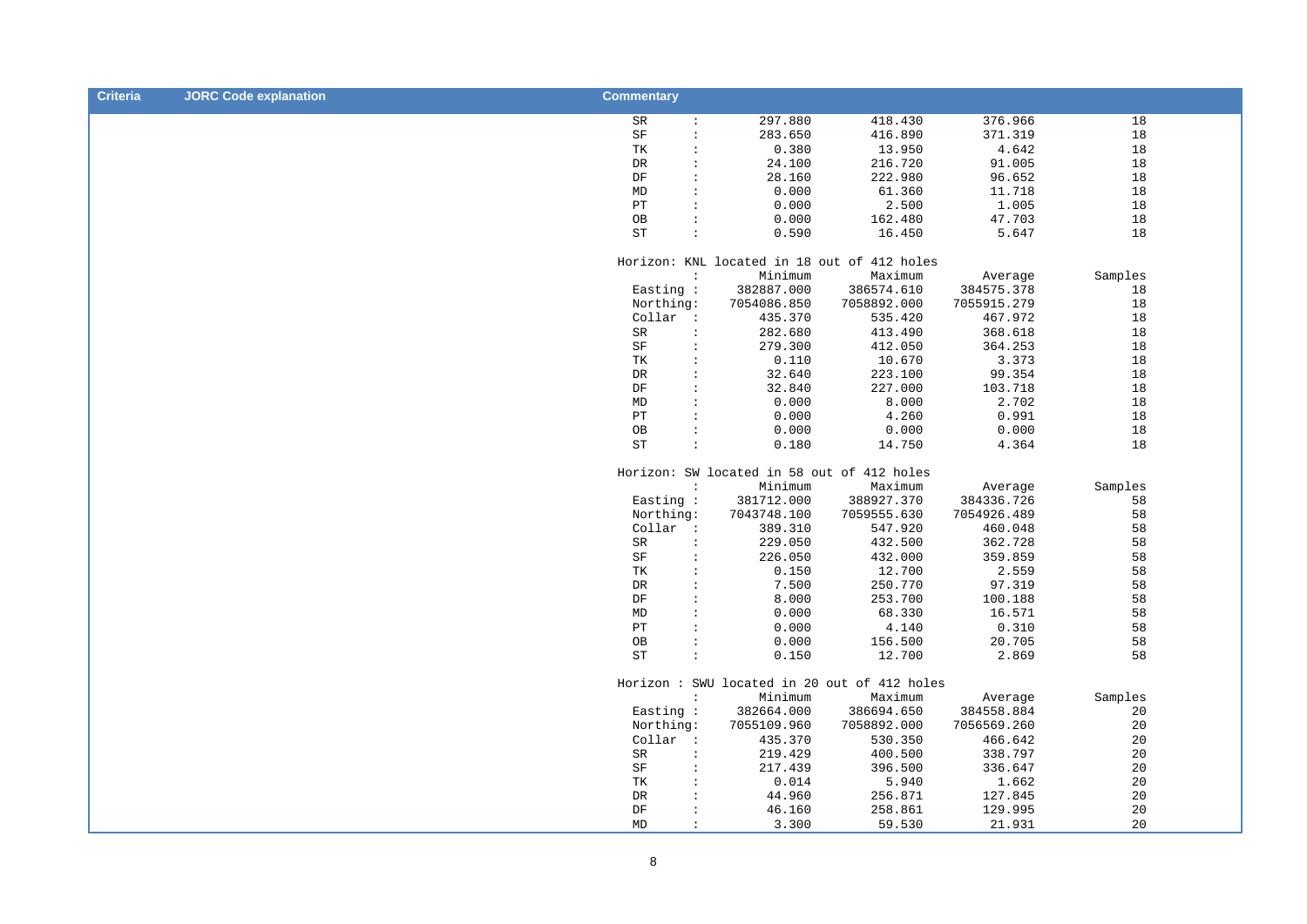| <b>Criteria</b> | <b>JORC Code explanation</b> | <b>Commentary</b> |                        |             |                                              |             |         |  |
|-----------------|------------------------------|-------------------|------------------------|-------------|----------------------------------------------|-------------|---------|--|
|                 |                              | PT                | $\ddot{\phantom{a}}$   | 0.000       | 2.749                                        | 0.487       | 20      |  |
|                 |                              | OB                | $\ddot{\phantom{a}}$   | 0.000       | 0.000                                        | 0.000       | 20      |  |
|                 |                              | ${\rm ST}$        | $\ddot{\phantom{a}}$ : | 0.070       | 7.910                                        | 2.149       | 20      |  |
|                 |                              |                   |                        |             |                                              |             |         |  |
|                 |                              |                   |                        |             | Horizon: SWL located in 20 out of 412 holes  |             |         |  |
|                 |                              |                   | $\cdot$                | Minimum     | Maximum                                      | Average     | Samples |  |
|                 |                              | Easting :         |                        | 382664.000  | 386694.650                                   | 384558.884  | $20\,$  |  |
|                 |                              | Northing:         |                        | 7055109.960 | 7058892.000                                  | 7056569.260 | $20\,$  |  |
|                 |                              | Collar :          |                        | 435.370     | 530.350                                      | 466.642     | $20\,$  |  |
|                 |                              | SR                | $\cdot$                | 217.439     | 394.500                                      | 334.664     | $20\,$  |  |
|                 |                              | $\rm SF$          | $\cdot$                | 213.349     | 393.500                                      | 333.114     | $20\,$  |  |
|                 |                              | TK                | $\cdot$                | 0.060       | 4.900                                        | 1.205       | $20\,$  |  |
|                 |                              | DR                | $\cdot$                | 46.160      | 258.861                                      | 131.978     | $20\,$  |  |
|                 |                              | $\rm DF$          | $\cdot$                | 51.060      | 262.951                                      | 133.528     | $20\,$  |  |
|                 |                              | MD                | $\ddot{\phantom{a}}$   | 0.000       | 6.750                                        | 1.984       | $20\,$  |  |
|                 |                              | $\rm PT$          | $\cdot$                | 0.000       | 1.960                                        | 0.344       | $20\,$  |  |
|                 |                              | OB                | $\colon$               | 0.000       | 0.000                                        | 0.000       | $20\,$  |  |
|                 |                              | ST                | $\ddot{\phantom{a}}$   | 0.060       | 4.900                                        | 1.549       | 20      |  |
|                 |                              |                   |                        |             | Horizon: GG located in 103 out of 412 holes  |             |         |  |
|                 |                              |                   | $\cdot$                | Minimum     | Maximum                                      | Average     | Samples |  |
|                 |                              | Easting :         |                        | 380696.660  | 388634.900                                   | 383146.014  | 103     |  |
|                 |                              | Northing:         |                        | 7043982.570 | 7061232.000                                  | 7055217.138 | 103     |  |
|                 |                              | Collar :          |                        | 368.700     | 547.920                                      | 442.914     | 103     |  |
|                 |                              | SR                | $\cdot$                | 241.140     | 429.880                                      | 363.758     | 103     |  |
|                 |                              | $\rm SF$          | $\ddot{\cdot}$         | 235.220     | 426.530                                      | 353.698     | 103     |  |
|                 |                              | TK                | $\cdot$                | 0.800       | 20.000                                       | 7.744       | 103     |  |
|                 |                              | DR                | $\ddot{\phantom{a}}$   | 19.300      | 306.780                                      | 79.156      | 103     |  |
|                 |                              | DF                | $\cdot$                | 24.200      | 312.700                                      | 89.216      | 103     |  |
|                 |                              | MD                | $\colon$               | 0.000       | 101.700                                      | 18.082      | 103     |  |
|                 |                              | $\rm PT$          | $\cdot$                | 0.000       | 24.922                                       | 2.316       | 103     |  |
|                 |                              | OB                | $\cdot$                | 0.000       | 98.500                                       | 22.590      | 103     |  |
|                 |                              | ST                | $\ddot{\phantom{a}}$   | 0.800       | 30.200                                       | 10.061      | 103     |  |
|                 |                              |                   |                        |             | Horizon : GGU located in 27 out of 412 holes |             |         |  |
|                 |                              |                   | $\cdot$                | Minimum     | Maximum                                      | Average     | Samples |  |
|                 |                              | Easting :         |                        | 381462.000  | 386694.650                                   | 384790.974  | $2\,7$  |  |
|                 |                              | Northing:         |                        | 7054086.850 | 7058892.000                                  | 7056319.908 | $2\,7$  |  |
|                 |                              | Collar :          |                        | 435.370     | 530.350                                      | 479.156     | $2\,7$  |  |
|                 |                              | SR                | $\cdot$                | 166.521     | 411.860                                      | 297.211     | $2\,7$  |  |
|                 |                              | SF                | $\cdot$                | 164.291     | 409.110                                      | 292.992     | $27\,$  |  |
|                 |                              | TK                | $\ddot{\phantom{a}}$   | 0.240       | 7.790                                        | 2.982       | $2\,7$  |  |
|                 |                              | DR                | $\colon$               | 61.870      | 309.779                                      | 181.945     | 27      |  |
|                 |                              | DF                | $\ddot{\phantom{a}}$   | 64.620      | 312.009                                      | 186.164     | 27      |  |
|                 |                              | MD                | $\cdot$                | 0.000       | 133.500                                      | 41.117      | $2\,7$  |  |
|                 |                              | $\rm PT$          | $\cdot$                | 0.000       | 7.000                                        | 1.237       | $2\,7$  |  |
|                 |                              | OB                | $\ddot{\phantom{a}}$   | 0.000       | 65.890                                       | 4.732       | $27\,$  |  |
|                 |                              | $\mbox{ST}$       | $\ddot{\phantom{a}}$   | 0.310       | 11.497                                       | 4.219       | 27      |  |
|                 |                              |                   |                        |             | Horizon: GGM located in 13 out of 412 holes  |             |         |  |
|                 |                              |                   | $\ddot{\phantom{a}}$   | Minimum     | Maximum                                      | Average     | Samples |  |
|                 |                              |                   |                        |             |                                              |             |         |  |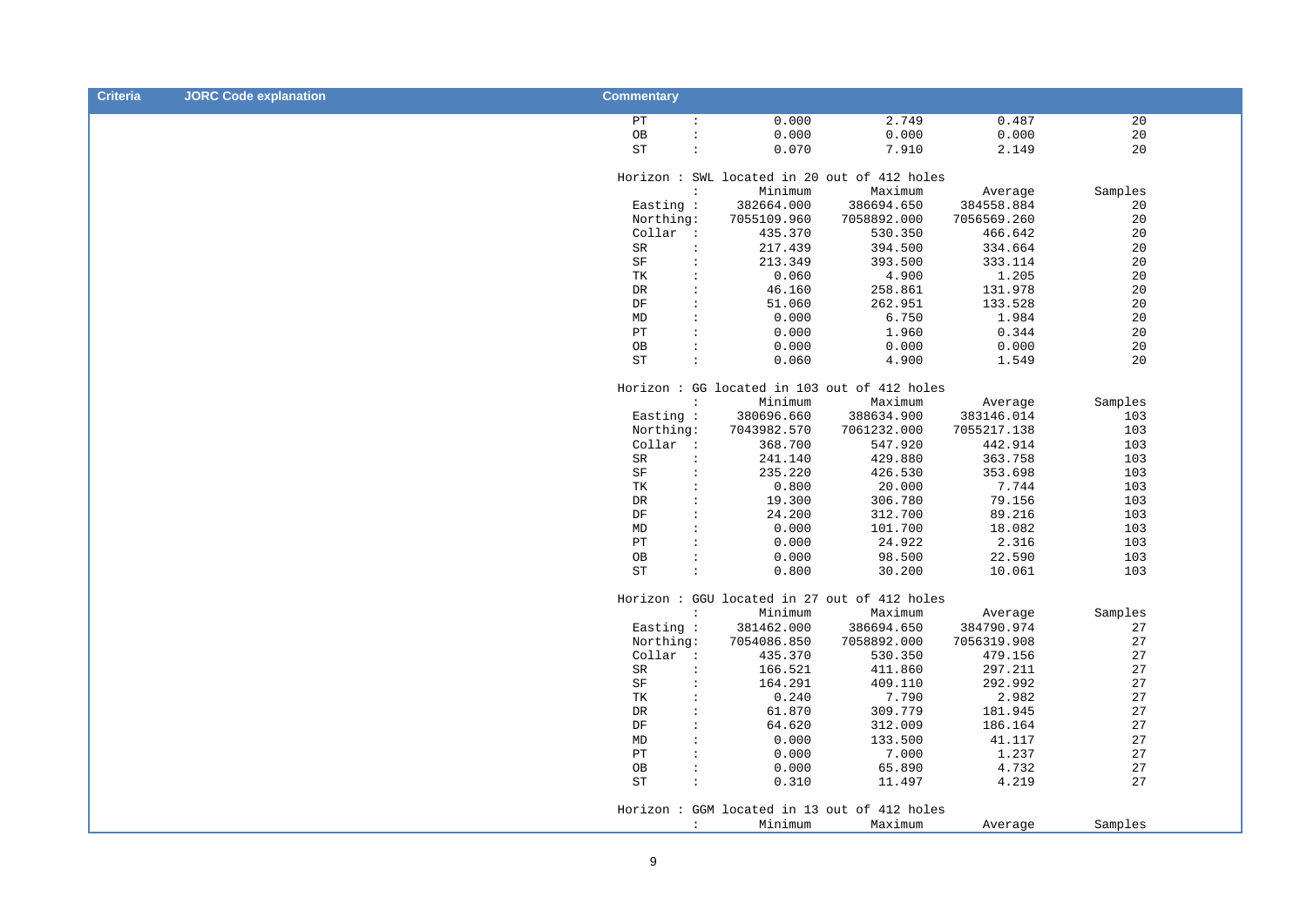| <b>Criteria</b>                             | <b>JORC Code explanation</b>                                                                                                                                                                                                                                                                                                                                                                         | <b>Commentary</b>                                                                                                                                                                                                                                                                      |                                        |                                                  |                                             |                                                                                                            |                                                                                                                                                                                                                              |  |
|---------------------------------------------|------------------------------------------------------------------------------------------------------------------------------------------------------------------------------------------------------------------------------------------------------------------------------------------------------------------------------------------------------------------------------------------------------|----------------------------------------------------------------------------------------------------------------------------------------------------------------------------------------------------------------------------------------------------------------------------------------|----------------------------------------|--------------------------------------------------|---------------------------------------------|------------------------------------------------------------------------------------------------------------|------------------------------------------------------------------------------------------------------------------------------------------------------------------------------------------------------------------------------|--|
|                                             |                                                                                                                                                                                                                                                                                                                                                                                                      | Easting :                                                                                                                                                                                                                                                                              |                                        | 381462.000                                       | 386694.650                                  | 384055.553                                                                                                 | 13                                                                                                                                                                                                                           |  |
|                                             |                                                                                                                                                                                                                                                                                                                                                                                                      | Northing:                                                                                                                                                                                                                                                                              |                                        | 7055109.960                                      | 7058892.000                                 | 7056764.841                                                                                                | 13                                                                                                                                                                                                                           |  |
|                                             |                                                                                                                                                                                                                                                                                                                                                                                                      | Collar :                                                                                                                                                                                                                                                                               |                                        | 435.370                                          | 530.350                                     | 474.398                                                                                                    | 13                                                                                                                                                                                                                           |  |
|                                             |                                                                                                                                                                                                                                                                                                                                                                                                      | SR                                                                                                                                                                                                                                                                                     | $\ddot{\phantom{a}}$                   | 164.291                                          | 409.110                                     | 323.209                                                                                                    | 13                                                                                                                                                                                                                           |  |
|                                             |                                                                                                                                                                                                                                                                                                                                                                                                      | SF                                                                                                                                                                                                                                                                                     | $\ddot{\phantom{a}}$                   | 149.071                                          | 406.670                                     | 317.818                                                                                                    | 13                                                                                                                                                                                                                           |  |
|                                             |                                                                                                                                                                                                                                                                                                                                                                                                      | TК                                                                                                                                                                                                                                                                                     | $\ddot{\phantom{a}}$                   | 0.100                                            | 2.440                                       | 1.018                                                                                                      | 13                                                                                                                                                                                                                           |  |
|                                             |                                                                                                                                                                                                                                                                                                                                                                                                      | DR                                                                                                                                                                                                                                                                                     | $\ddot{\phantom{a}}$                   | 64.620                                           | 312.009                                     | 151.188                                                                                                    | 13                                                                                                                                                                                                                           |  |
|                                             |                                                                                                                                                                                                                                                                                                                                                                                                      | DF                                                                                                                                                                                                                                                                                     | $\ddot{\phantom{a}}$                   | 67.060                                           | 327.229                                     | 156.580                                                                                                    | 13                                                                                                                                                                                                                           |  |
|                                             |                                                                                                                                                                                                                                                                                                                                                                                                      | MD                                                                                                                                                                                                                                                                                     | $\ddot{\cdot}$                         | 0.000                                            | 14.000                                      | 3.999                                                                                                      | 13                                                                                                                                                                                                                           |  |
|                                             |                                                                                                                                                                                                                                                                                                                                                                                                      | PT                                                                                                                                                                                                                                                                                     | $\ddot{\cdot}$<br>$\ddot{\cdot}$       | 0.000                                            | 22.839                                      | 4.373                                                                                                      | 13                                                                                                                                                                                                                           |  |
|                                             |                                                                                                                                                                                                                                                                                                                                                                                                      | OB                                                                                                                                                                                                                                                                                     | $\ddot{\phantom{a}}$                   | 0.000                                            | 0.000                                       | 0.000                                                                                                      | 13                                                                                                                                                                                                                           |  |
|                                             |                                                                                                                                                                                                                                                                                                                                                                                                      | ST                                                                                                                                                                                                                                                                                     |                                        | 0.100                                            | 24.269                                      | 5.391                                                                                                      | 13                                                                                                                                                                                                                           |  |
|                                             |                                                                                                                                                                                                                                                                                                                                                                                                      |                                                                                                                                                                                                                                                                                        |                                        |                                                  | Horizon: GGL located in 23 out of 412 holes |                                                                                                            |                                                                                                                                                                                                                              |  |
|                                             |                                                                                                                                                                                                                                                                                                                                                                                                      |                                                                                                                                                                                                                                                                                        | $\ddot{\phantom{a}}$                   | Minimum                                          | Maximum                                     | Average                                                                                                    | Samples                                                                                                                                                                                                                      |  |
|                                             |                                                                                                                                                                                                                                                                                                                                                                                                      | Easting :                                                                                                                                                                                                                                                                              |                                        | 381462.000                                       | 386694.650                                  | 384725.372                                                                                                 | 23                                                                                                                                                                                                                           |  |
|                                             |                                                                                                                                                                                                                                                                                                                                                                                                      | Northing:                                                                                                                                                                                                                                                                              |                                        | 7054086.850                                      | 7058892.000                                 | 7056345.737                                                                                                | 23                                                                                                                                                                                                                           |  |
|                                             |                                                                                                                                                                                                                                                                                                                                                                                                      | Collar :                                                                                                                                                                                                                                                                               |                                        | 435.370                                          | 530.350                                     | 482.301                                                                                                    | 23                                                                                                                                                                                                                           |  |
|                                             |                                                                                                                                                                                                                                                                                                                                                                                                      | SR                                                                                                                                                                                                                                                                                     | $\ddot{\phantom{a}}$                   | 149.071                                          | 405.150                                     | 292.401                                                                                                    | 23                                                                                                                                                                                                                           |  |
|                                             |                                                                                                                                                                                                                                                                                                                                                                                                      | SF                                                                                                                                                                                                                                                                                     | $\ddot{\phantom{a}}$                   | 146.651                                          | 402.340                                     | 286.544                                                                                                    | 23                                                                                                                                                                                                                           |  |
|                                             |                                                                                                                                                                                                                                                                                                                                                                                                      | ТK                                                                                                                                                                                                                                                                                     | $\ddot{\phantom{a}}$                   | 0.380                                            | 10.000                                      | 3.648                                                                                                      | 23                                                                                                                                                                                                                           |  |
|                                             |                                                                                                                                                                                                                                                                                                                                                                                                      | DR.                                                                                                                                                                                                                                                                                    | $\ddot{\phantom{a}}$                   | 68.580                                           | 327.229                                     | 189.901                                                                                                    | 23                                                                                                                                                                                                                           |  |
|                                             |                                                                                                                                                                                                                                                                                                                                                                                                      | DF                                                                                                                                                                                                                                                                                     | $\ddot{\phantom{a}}$<br>$\ddot{\cdot}$ | 71.390                                           | 329.649                                     | 195.757                                                                                                    | 23                                                                                                                                                                                                                           |  |
|                                             |                                                                                                                                                                                                                                                                                                                                                                                                      | MD                                                                                                                                                                                                                                                                                     | $\ddot{\phantom{a}}$                   | 0.000                                            | 25.700                                      | 4.252                                                                                                      | 23                                                                                                                                                                                                                           |  |
|                                             |                                                                                                                                                                                                                                                                                                                                                                                                      | РT                                                                                                                                                                                                                                                                                     | $\ddot{\phantom{a}}$                   | 0.000                                            | 9.219                                       | 2.208<br>0.000                                                                                             | 23<br>23                                                                                                                                                                                                                     |  |
|                                             |                                                                                                                                                                                                                                                                                                                                                                                                      | OB<br><b>ST</b>                                                                                                                                                                                                                                                                        | $\colon$                               | 0.000<br>0.960                                   | 0.000<br>14.859                             | 5.856                                                                                                      | 23                                                                                                                                                                                                                           |  |
|                                             |                                                                                                                                                                                                                                                                                                                                                                                                      |                                                                                                                                                                                                                                                                                        |                                        |                                                  |                                             |                                                                                                            |                                                                                                                                                                                                                              |  |
| Other<br>substantive<br>exploration<br>data | Other exploration data, if meaningful and material, should be reported<br>including (but not limited to): geological observations; geophysical survey<br>results; geochemical survey results; bulk samples - size and method of<br>treatment; metallurgical test results; bulk density, groundwater,<br>geotechnical and rock characteristics; potential deleterious or<br>contaminating substances. |                                                                                                                                                                                                                                                                                        |                                        | correlations with the aid of historical reports. |                                             | Structural data including faulting, dip and strike, basin limits have mainly been interpreted through seam | Details of washability results (F1.6-F2.0) is included in the main body of the JORC report. Rock characteristics<br>including weathering and tertiary zones as well as igneous (both basalt and basement) is also discussed. |  |
| Further work                                | The nature and scale of planned further work (e.g. tests for lateral                                                                                                                                                                                                                                                                                                                                 |                                                                                                                                                                                                                                                                                        |                                        |                                                  |                                             | Additional investigative work is required to ensure all available historical data is incorporated.         |                                                                                                                                                                                                                              |  |
|                                             | extensions or depth extensions or large-scale step-out drilling).                                                                                                                                                                                                                                                                                                                                    |                                                                                                                                                                                                                                                                                        |                                        |                                                  |                                             | Further work is required to establish the true limits of the western basement contact in EPC 882.          |                                                                                                                                                                                                                              |  |
|                                             |                                                                                                                                                                                                                                                                                                                                                                                                      | Further work is required to adequately position the weathering profile in areas of the Project were seam<br>placements are relatively shallow.                                                                                                                                         |                                        |                                                  |                                             |                                                                                                            |                                                                                                                                                                                                                              |  |
|                                             |                                                                                                                                                                                                                                                                                                                                                                                                      | The area that comprises the five sub-blocks at the southern margin of EPC 882 (namely BRIS2326 - P; BRIS2327<br>$-Q$ , R, S and W) has been presently excluded from any Coal Resource estimate on the basis that further work is<br>required to develop a more detailed understanding. |                                        |                                                  |                                             |                                                                                                            |                                                                                                                                                                                                                              |  |
|                                             |                                                                                                                                                                                                                                                                                                                                                                                                      |                                                                                                                                                                                                                                                                                        |                                        |                                                  |                                             | Further work is required to establish the limits of coal seam extent in the northern portion of EPC 882.   |                                                                                                                                                                                                                              |  |
|                                             |                                                                                                                                                                                                                                                                                                                                                                                                      | expectations from ROM coal.                                                                                                                                                                                                                                                            |                                        |                                                  |                                             |                                                                                                            | Large diameter test work is required to provide adequate information into practical sizing distributions and yield                                                                                                           |  |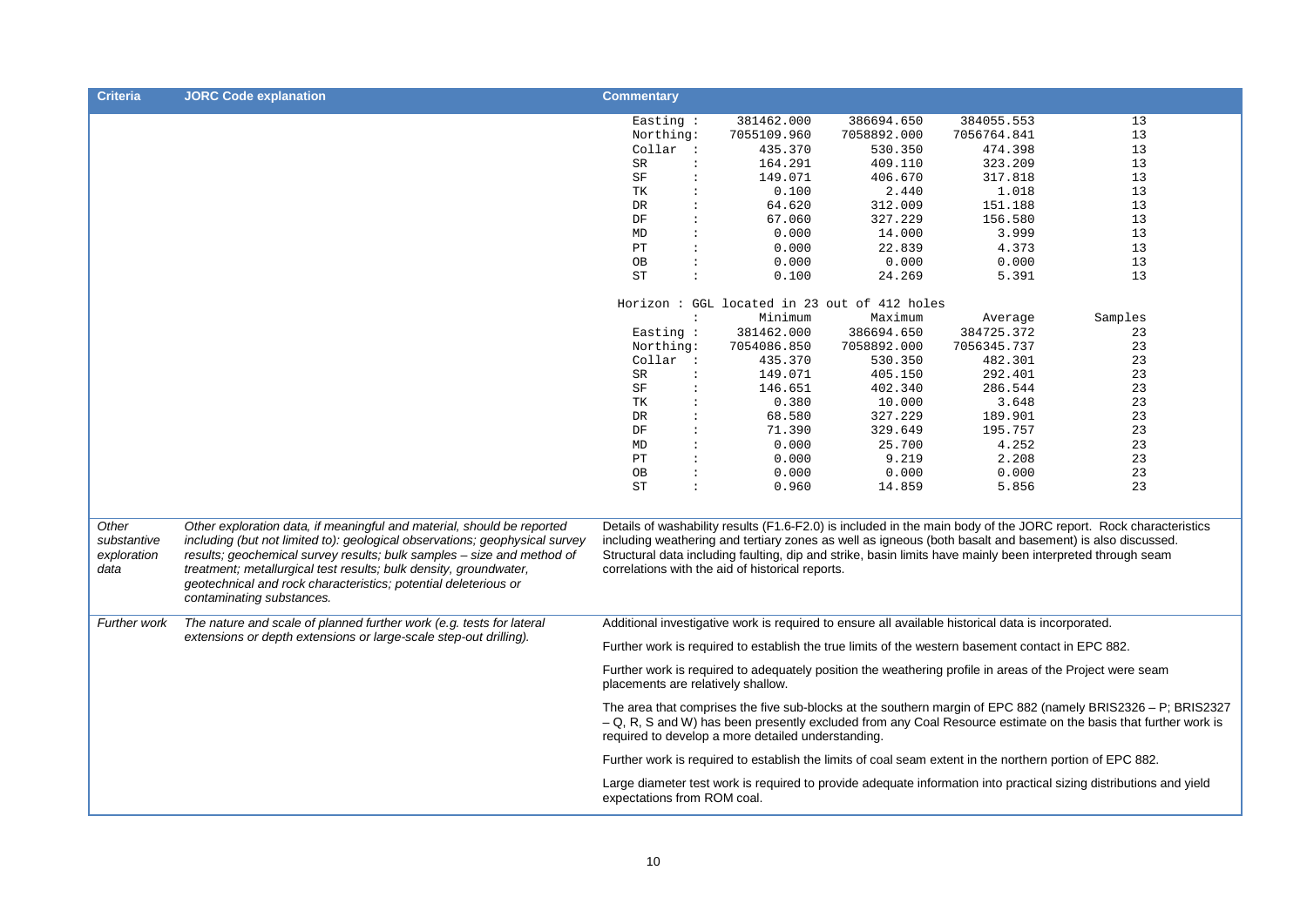| <b>Criteria</b> | <b>JORC Code explanation</b>                                                                                                                                                                            | <b>Commentary</b>                                                             |
|-----------------|---------------------------------------------------------------------------------------------------------------------------------------------------------------------------------------------------------|-------------------------------------------------------------------------------|
|                 | Diagrams clearly highlighting the areas of possible extensions, including<br>the main geological interpretations and future drilling areas, provided this<br>information is not commercially sensitive. | Future exploration drilling is presently considered commercial in confidence. |

# Section 3 Estimation and Reporting of Mineral Resources

(Criteria listed in section 1, and where relevant in section 2, also apply to this section.)

| <b>Criteria</b>                  | <b>JORC Code explanation</b>                                                                                                                                                                          | <b>Commentary</b>                                                                                                                                                                                                                                                                                                                                                                                                                                                                                                                         |
|----------------------------------|-------------------------------------------------------------------------------------------------------------------------------------------------------------------------------------------------------|-------------------------------------------------------------------------------------------------------------------------------------------------------------------------------------------------------------------------------------------------------------------------------------------------------------------------------------------------------------------------------------------------------------------------------------------------------------------------------------------------------------------------------------------|
| Database<br>integrity            | Measures taken to ensure that data has not been corrupted by, for<br>example, transcription or keying errors, between its initial collection and<br>its use for Mineral Resource estimation purposes. | Data spanning the time period from the 1960's to near present was compiled in a Microsoft access database. The<br>data from various previous companies was converted into CoalLog (vers2.0) to create a homogenous database<br>free from conflicting coding practices. References to original reports have been maintained in the new database.<br>Copies and extracts of all available historical reports have been incorporated into an electronic project filing system<br>as well as hardcopy outputs to populate a physical library. |
|                                  |                                                                                                                                                                                                       | Validation testing was carried out on survey, lithological and analytical data.                                                                                                                                                                                                                                                                                                                                                                                                                                                           |
|                                  | Data validation procedures used.                                                                                                                                                                      | Due to the data being sourced from previous companies the quality of data including lithological logging, sampling<br>techniques, sample testing, collar surveys (and coordinate systems) is variable. A Point of Observation matrix has<br>been created in order to grade holes and seam intersections based on their data quality. Collar surveys have been<br>converted into GDA94.                                                                                                                                                    |
|                                  |                                                                                                                                                                                                       | Descriptive survey positions were tested against historical maps and QDEX available plans of borehole locations.                                                                                                                                                                                                                                                                                                                                                                                                                          |
|                                  |                                                                                                                                                                                                       | Collar survey elevations when available were tested against SRTM topographic model.                                                                                                                                                                                                                                                                                                                                                                                                                                                       |
|                                  |                                                                                                                                                                                                       | Lithological logs were recoded into CoalLog format and hardcopy logs produced and tested against previous<br>English log listings for compatibility.                                                                                                                                                                                                                                                                                                                                                                                      |
|                                  |                                                                                                                                                                                                       | Wireline profiles were compared when available against lithological logs.                                                                                                                                                                                                                                                                                                                                                                                                                                                                 |
|                                  |                                                                                                                                                                                                       | Regression analysis of sample analysis and statistical testing of key proximate and wash data was carried out.                                                                                                                                                                                                                                                                                                                                                                                                                            |
| Site visits                      | Comment on any site visits undertaken by the Competent Person and<br>the outcome of those visits.                                                                                                     | David Arnott who is the Competent Person for reported Coal Resources has visited the Project site in May and<br>September 2015. Visits involved an initial familiarization with the site and area on a localized basis, with a second<br>visit to establish validity of historical borehole locations. No direct viewing of exploration drilling or samples                                                                                                                                                                               |
|                                  | If no site visits have been undertaken indicate why this is the case.                                                                                                                                 | generated to physically verify sampling methodology has been made by the Competent Person.                                                                                                                                                                                                                                                                                                                                                                                                                                                |
| Geological<br>interpretatio<br>n | Confidence in (or conversely, the uncertainty of) the geological<br>interpretation of the mineral deposit.                                                                                            | A reliability matrix was developed for each borehole and associated seam intersections. This was then modelled<br>to provide an indication of the robustness of data used in the geological interpretation over a defined area.                                                                                                                                                                                                                                                                                                           |
|                                  | Nature of the data used and of any assumptions made.                                                                                                                                                  | Seam intersections, wireline logs, coal quality.                                                                                                                                                                                                                                                                                                                                                                                                                                                                                          |
|                                  | The effect, if any, of alternative interpretations on Mineral Resource<br>estimation.                                                                                                                 | No alternative interpretation                                                                                                                                                                                                                                                                                                                                                                                                                                                                                                             |
|                                  | The use of geology in guiding and controlling Mineral Resource<br>estimation.                                                                                                                         | Correlations based on seam intersections and wireline geophysics                                                                                                                                                                                                                                                                                                                                                                                                                                                                          |
|                                  | The factors affecting continuity both of grade and geology.                                                                                                                                           | Sand channels, oxidation, and overlying unconformity                                                                                                                                                                                                                                                                                                                                                                                                                                                                                      |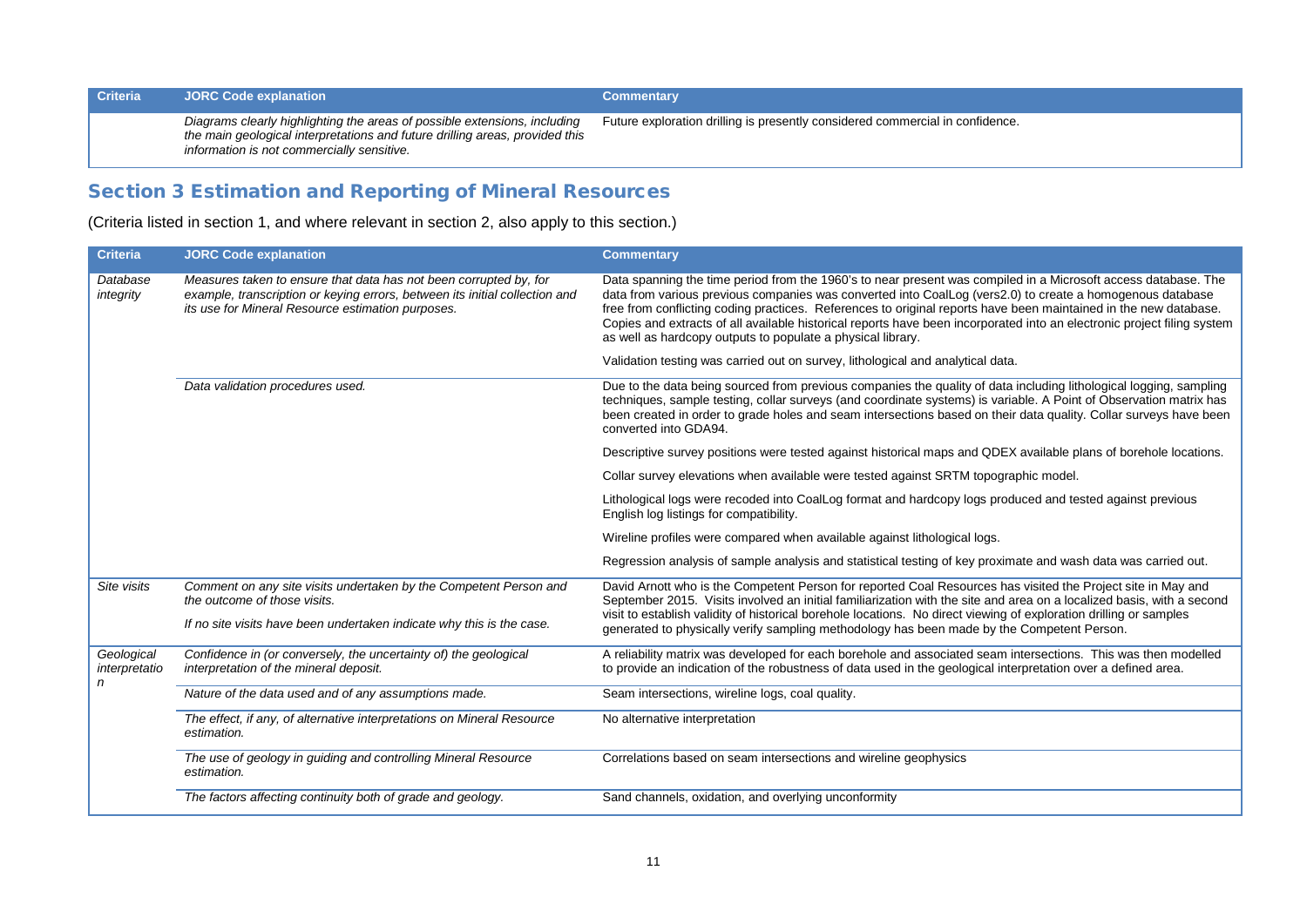| <b>Criteria</b>                              | <b>JORC Code explanation</b>                                                                                                                                                                                                                                                                                                                                           | <b>Commentary</b>                                                                                                                                                                                                                                                                                                                                                                                                                   |  |
|----------------------------------------------|------------------------------------------------------------------------------------------------------------------------------------------------------------------------------------------------------------------------------------------------------------------------------------------------------------------------------------------------------------------------|-------------------------------------------------------------------------------------------------------------------------------------------------------------------------------------------------------------------------------------------------------------------------------------------------------------------------------------------------------------------------------------------------------------------------------------|--|
| <b>Dimensions</b>                            | The extent and variability of the Mineral Resource expressed as length<br>(along strike or otherwise), plan width, and depth below surface to the<br>upper and lower limits of the Mineral Resource.                                                                                                                                                                   | The Coal Resources has been calculated within the confines of EPC 882 and MDL 385 extending over a polygonal<br>area from 381500 E 7053500 N to 387500 E 7061500 N. The Resource is limited to reporting the following<br>seams:                                                                                                                                                                                                    |  |
|                                              |                                                                                                                                                                                                                                                                                                                                                                        | Glider<br>Kunioon<br>Swain<br>Goodger                                                                                                                                                                                                                                                                                                                                                                                               |  |
|                                              |                                                                                                                                                                                                                                                                                                                                                                        | The Coal Resource is reported on an in-situ basis and is limited to the above seams that have an accumulated<br>stripping ratio of less than 8:1 (bcm/t).                                                                                                                                                                                                                                                                           |  |
|                                              |                                                                                                                                                                                                                                                                                                                                                                        | Reporting divisions have been made in the JORC Report that breakdown the Coal Resource by tenement, road<br>area (Bunya Highway and Kingaroy-Cooyar Road) as well as the Restricted area (RA384).                                                                                                                                                                                                                                   |  |
| Estimation<br>and<br>modelling<br>techniques | The nature and appropriateness of the estimation technique(s) applied<br>and key assumptions, including treatment of extreme grade values,<br>domaining, interpolation parameters and maximum distance of<br>extrapolation from data points. If a computer assisted estimation method<br>was chosen include a description of computer software and parameters<br>used. | The geological model has been prepared using VULCAN geological software (vers 9.1.0). The estimation<br>technique applied for coal quality used an IVD2 estimate with a maximum search radius between composite<br>analysis points of 1,100m.                                                                                                                                                                                       |  |
|                                              |                                                                                                                                                                                                                                                                                                                                                                        | Structural models were developed using FixDHD to determine interpolated seam positions in deeper sections only<br>drilled to a shallow depth. The modelling technique employed a 1 <sup>st</sup> order trending technique with a maximum<br>search distance of 1,100m. Seams were limited to observed sections and only extended where geological<br>interpretation allowed.                                                        |  |
|                                              | The availability of check estimates, previous estimates and/or mine<br>production records and whether the Mineral Resource estimate takes<br>appropriate account of such data.                                                                                                                                                                                         | No mine production records exist over the project area for comparison. Coal quality analysis for the project area<br>compares with other historical data assembled for the wider Tarong Basin. Tabled Coal Resources completed by<br>previous parties compare favourably when considered over similar areas. Classifications have been modified to<br>reflect changes to the Coal Guidelines and greater rigour applied to dataset. |  |
|                                              | The assumptions made regarding recovery of by-products.                                                                                                                                                                                                                                                                                                                | Not applicable to mineralization style                                                                                                                                                                                                                                                                                                                                                                                              |  |
|                                              | Estimation of deleterious elements or other non-grade variables of<br>economic significance (e.g. sulphur for acid mine drainage<br>characterisation).                                                                                                                                                                                                                 | Total sulphur has been estimated on a RAW and WASHED (F2.00) air dried basis and is reported with the Coal<br>Resource.                                                                                                                                                                                                                                                                                                             |  |
|                                              | In the case of block model interpolation, the block size in relation to the<br>average sample spacing and the search employed.                                                                                                                                                                                                                                         | Grid modelling method employed with a cell spacing of 50 x 50 m.                                                                                                                                                                                                                                                                                                                                                                    |  |
|                                              | Any assumptions behind modelling of selective mining units.                                                                                                                                                                                                                                                                                                            | No SMU applied                                                                                                                                                                                                                                                                                                                                                                                                                      |  |
|                                              | Any assumptions about correlation between variables.                                                                                                                                                                                                                                                                                                                   | Correlation exists between ASH, RD and CV                                                                                                                                                                                                                                                                                                                                                                                           |  |
|                                              | Description of how the geological interpretation was used to control the<br>resource estimates.                                                                                                                                                                                                                                                                        | Modelled on a seam basis                                                                                                                                                                                                                                                                                                                                                                                                            |  |
|                                              | Discussion of basis for using or not using grade cutting or capping.                                                                                                                                                                                                                                                                                                   | Grade variability low - no cutting applied                                                                                                                                                                                                                                                                                                                                                                                          |  |
|                                              | The process of validation, the checking process used, the comparison of<br>model data to drill hole data, and use of reconciliation data if available.                                                                                                                                                                                                                 | Direct visual checks applied                                                                                                                                                                                                                                                                                                                                                                                                        |  |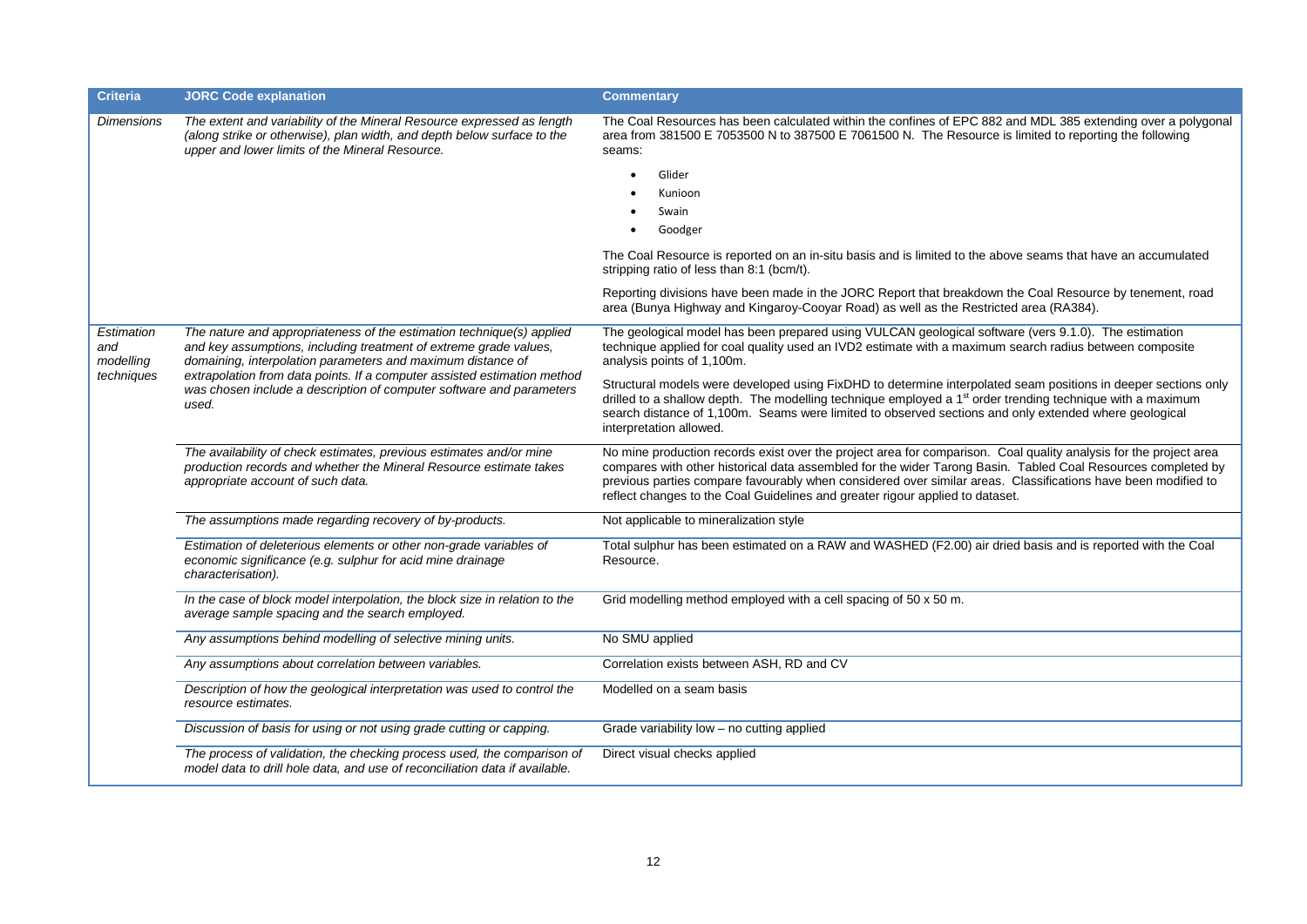| <b>Criteria</b>                              | <b>JORC Code explanation</b>                                                                                                                                                                                                                                                                                                                                                                                                                                                                                                                                                                                                                                                                            | <b>Commentary</b>                                                                                                                                                                                                                                                                                                                                                                                                                                                                                                                                    |  |
|----------------------------------------------|---------------------------------------------------------------------------------------------------------------------------------------------------------------------------------------------------------------------------------------------------------------------------------------------------------------------------------------------------------------------------------------------------------------------------------------------------------------------------------------------------------------------------------------------------------------------------------------------------------------------------------------------------------------------------------------------------------|------------------------------------------------------------------------------------------------------------------------------------------------------------------------------------------------------------------------------------------------------------------------------------------------------------------------------------------------------------------------------------------------------------------------------------------------------------------------------------------------------------------------------------------------------|--|
| Moisture                                     | Whether the tonnages are estimated on a dry basis or with natural<br>moisture, and the method of determination of the moisture content.                                                                                                                                                                                                                                                                                                                                                                                                                                                                                                                                                                 | Tonnages have been calculated on a natural moisture in-situ basis. This has been calculated through use of the<br>ACARP C10041 formula (Fletcher I. et al 2003). In-situ relative density was calculated using Preston and Sanders<br>(1993) formula. Refer to the main body of the report for a detailed explanation.                                                                                                                                                                                                                               |  |
| Cut-off<br>parameters                        | The basis of the adopted cut-off grade(s) or quality parameters applied.                                                                                                                                                                                                                                                                                                                                                                                                                                                                                                                                                                                                                                | The JORC report has been broken down by both accumulated overburden to coal stripping ratios and key areas<br>with the tenement. Coal quality has been reported both on an in-situ RAW (ad) basis and with a theoretical WASH<br>product of F2.00. Key parameters reported include RD, AS, CV, TS and YLD. Average values are reported (ad)<br>with minimum and maximum values also tabled in main body of report.                                                                                                                                   |  |
| Mining<br>factors or<br>assumptions          | Assumptions made regarding possible mining methods, minimum mining<br>dimensions and internal (or, if applicable, external) mining dilution. It is<br>always necessary as part of the process of determining reasonable                                                                                                                                                                                                                                                                                                                                                                                                                                                                                 | Mining methods expected for this Coal Resource would comprise "truck and shovel" and possible dragline for<br>deeper overburden removal. Draglines are the lowest cost solution for gently dipping, shallow deposits which are<br>not structurally complex.                                                                                                                                                                                                                                                                                          |  |
|                                              | prospects for eventual economic extraction to consider potential mining<br>methods, but the assumptions made regarding mining methods and<br>parameters when estimating Mineral Resources may not always be<br>rigorous. Where this is the case, this should be reported with an<br>explanation of the basis of the mining assumptions made.                                                                                                                                                                                                                                                                                                                                                            | The minimum area for a potential mining area was 100 m2 although areas larger than this were excluded when<br>considered isolated and located in areas where a high likelihood of potential extraction was considered unlikely<br>given the larger areas of material that were more contiguous and would enable development of a large tonnage<br>open cut mining operation.                                                                                                                                                                         |  |
|                                              |                                                                                                                                                                                                                                                                                                                                                                                                                                                                                                                                                                                                                                                                                                         | Minimum mining thickness of seams is defined as 0.1 m. Minimum interburden thickness were seam splitting<br>occurs is 0.3 m.                                                                                                                                                                                                                                                                                                                                                                                                                         |  |
| Metallurgical<br>factors or<br>assumptions   | The basis for assumptions or predictions regarding metallurgical<br>amenability. It is always necessary as part of the process of determining<br>reasonable prospects for eventual economic extraction to consider<br>potential metallurgical methods, but the assumptions regarding<br>metallurgical treatment processes and parameters made when reporting<br>Mineral Resources may not always be rigorous. Where this is the case,<br>this should be reported with an explanation of the basis of the<br>metallurgical assumptions made.                                                                                                                                                             | The Coal Resource is considered to be sold as a raw product blended with beneficiated material. . A variety of raw<br>coal quality and density cut points have been tested, ranging between 1.40 and 2.00. By far the largest proportion<br>of wash data has been collated around the F2.00 cut point and a target ash product of 28%. This would appear to<br>provide a yield of approximately 75% with a target ash of around 20-25% and sufficient energy to be considered<br>for suitable for domestic coal supply for thermal power generation. |  |
| Environmen-<br>tal factors or<br>assumptions | Assumptions made regarding possible waste and process residue<br>disposal options. It is always necessary as part of the process of<br>determining reasonable prospects for eventual economic extraction to<br>consider the potential environmental impacts of the mining and<br>processing operation. While at this stage the determination of potential<br>environmental impacts, particularly for a greenfields project, may not<br>always be well advanced, the status of early consideration of these<br>potential environmental impacts should be reported. Where these<br>aspects have not been considered this should be reported with an<br>explanation of the environmental assumptions made. | Dry extraction with waste dumping back into the pit is the considered method of waste management.                                                                                                                                                                                                                                                                                                                                                                                                                                                    |  |
| <b>Bulk density</b>                          | Whether assumed or determined. If assumed, the basis for the<br>assumptions. If determined, the method used, whether wet or dry, the<br>frequency of the measurements, the nature, size and representativeness<br>of the samples.                                                                                                                                                                                                                                                                                                                                                                                                                                                                       | Tonnages have been calculated on a natural moisture in-situ basis. This has been calculated through use of the<br>ACARP C10041 formula (Fletcher I. et al 2003). In-situ relative density was calculated using Preston and Sanders<br>(1993) formula. Refer to the main body of the report for a detailed explanation.                                                                                                                                                                                                                               |  |
|                                              | The bulk density for bulk material must have been measured by methods<br>that adequately account for void spaces (vugs, porosity, etc), moisture<br>and differences between rock and alteration zones within the deposit.                                                                                                                                                                                                                                                                                                                                                                                                                                                                               |                                                                                                                                                                                                                                                                                                                                                                                                                                                                                                                                                      |  |
|                                              | Discuss assumptions for bulk density estimates used in the evaluation<br>process of the different materials.                                                                                                                                                                                                                                                                                                                                                                                                                                                                                                                                                                                            |                                                                                                                                                                                                                                                                                                                                                                                                                                                                                                                                                      |  |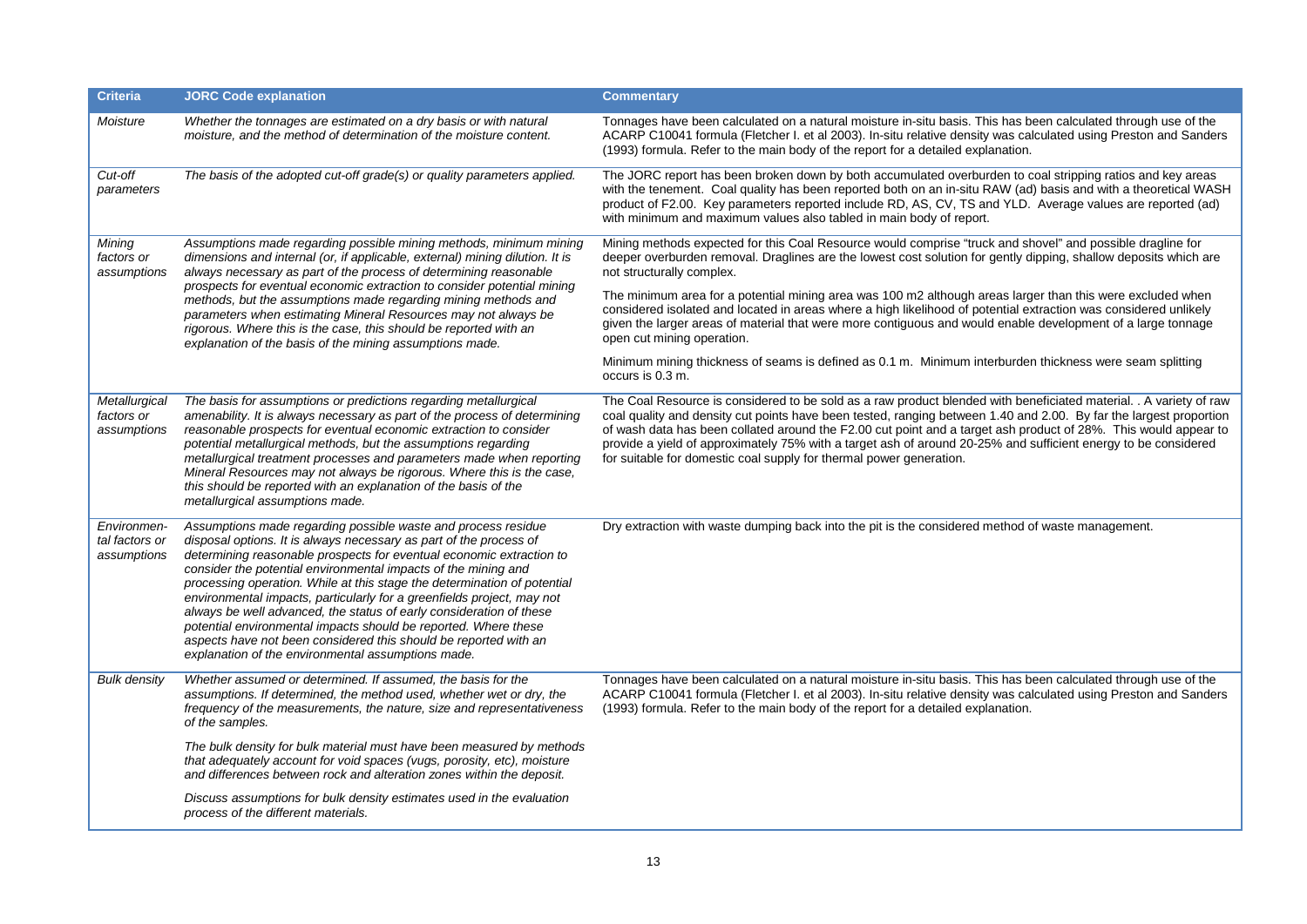| <b>Criteria</b>                                      | <b>JORC Code explanation</b>                                                                                                                                                                                                                                                                                                                                                                                                                      | <b>Commentary</b>                                                                                                                                                                                                                                                                                                                                                                                                                                                                                                                                                                                                                                                                                                                                                                                                                                                                                                                 |  |
|------------------------------------------------------|---------------------------------------------------------------------------------------------------------------------------------------------------------------------------------------------------------------------------------------------------------------------------------------------------------------------------------------------------------------------------------------------------------------------------------------------------|-----------------------------------------------------------------------------------------------------------------------------------------------------------------------------------------------------------------------------------------------------------------------------------------------------------------------------------------------------------------------------------------------------------------------------------------------------------------------------------------------------------------------------------------------------------------------------------------------------------------------------------------------------------------------------------------------------------------------------------------------------------------------------------------------------------------------------------------------------------------------------------------------------------------------------------|--|
| Classificatio<br>n                                   | The basis for the classification of the Mineral Resources into varying<br>confidence categories.                                                                                                                                                                                                                                                                                                                                                  | The reliability of POB has been graded for each seam intersection within each individual borehole. Factors that<br>have been considered in the application of data reliability include:                                                                                                                                                                                                                                                                                                                                                                                                                                                                                                                                                                                                                                                                                                                                           |  |
|                                                      | Whether appropriate account has been taken of all relevant factors (ie<br>relative confidence in tonnage/grade estimations, reliability of input data,<br>confidence in continuity of geology and metal values, quality, quantity<br>and distribution of the data).                                                                                                                                                                               | drilling method,<br>٠<br>detail applied in logging observations,<br>proximity to nearby boreholes and variability between adjacent lithological logs,<br>collar location surveying methodology,                                                                                                                                                                                                                                                                                                                                                                                                                                                                                                                                                                                                                                                                                                                                   |  |
|                                                      | Whether the result appropriately reflects the Competent Person's view of<br>the deposit.                                                                                                                                                                                                                                                                                                                                                          | downhole geophysical wireline logging,<br>sampling regime and<br>coal quality analysis undertaken.                                                                                                                                                                                                                                                                                                                                                                                                                                                                                                                                                                                                                                                                                                                                                                                                                                |  |
|                                                      |                                                                                                                                                                                                                                                                                                                                                                                                                                                   | Combined with this assessment additional aspects were then considered in determining the limits of Coal<br>Resource classification boundaries for each of the coal seams over the project area.                                                                                                                                                                                                                                                                                                                                                                                                                                                                                                                                                                                                                                                                                                                                   |  |
|                                                      |                                                                                                                                                                                                                                                                                                                                                                                                                                                   | Measured Coal Resources were generally required to have a minimum of 3 POB for both Quantity and Quality<br>within approximately 250 m of one POB to another. Variability in the quality values, both on a RAW and washed<br>basis was expected to be low. Where insufficient Quality POB data existed yet sufficient existed on a data spacing<br>basis for Quantity the Resource classification confidence category was reduced to Indicated.                                                                                                                                                                                                                                                                                                                                                                                                                                                                                   |  |
|                                                      |                                                                                                                                                                                                                                                                                                                                                                                                                                                   | Indicated Coal Resources were generally required to have a minimum of 3 POB for Quantity and 2 POB for Quality<br>within approximately 1000 m of one POB to another. Variability in the quality values, both on a RAW and washed<br>basis was expected to be also be low. Moderate to high variability between Quality POB adjacent to each other<br>would downgrade the classification if Indicated to Inferred. Where insufficient Quality POB data existed with the<br>distribution of POB spacing for Quantity being sufficient the Resource classification confidence category was also<br>reduced to Inferred. However where closely spaced (~250 m) quantity POB were observed extending beyond the<br>bounds of the maximum quality POB defined distance (~1,000 m) the Indicated Resource classification areas was<br>extended to incorporate these regions up to a maximum of approximately 2,000 m from a Quality POB. |  |
|                                                      |                                                                                                                                                                                                                                                                                                                                                                                                                                                   | Inferred Coal Resources were required to have a minimum of 2 POB for Quantity and 1 POB for Quality within<br>approximately 2000 m of one POB to another. Variability in the quality values, both on a RAW and washed basis<br>was expected to be at least moderate. Where insufficient quality POB data existed the Resource classification<br>confidence category was removed and the area considered as Inventory requiring further exploration.                                                                                                                                                                                                                                                                                                                                                                                                                                                                               |  |
|                                                      |                                                                                                                                                                                                                                                                                                                                                                                                                                                   | Coal seams less than 0.1 m structural thickness were excluded from being categorised as a Coal Resource.                                                                                                                                                                                                                                                                                                                                                                                                                                                                                                                                                                                                                                                                                                                                                                                                                          |  |
|                                                      |                                                                                                                                                                                                                                                                                                                                                                                                                                                   | An overburden to stripping ratio (bcm/t) was determined for the main seam groups (GD, KN, SW and GG)<br>accumulated over the Project focus area. Ratios of greater than 8 bcm/t were excluded from the Resource<br>classification. It should be noted that the seams modelled are inclusive of parting material which would convert to<br>reject material during beneficiation.                                                                                                                                                                                                                                                                                                                                                                                                                                                                                                                                                   |  |
| Audits or<br>reviews                                 | The results of any audits or reviews of Mineral Resource estimates.                                                                                                                                                                                                                                                                                                                                                                               | No audits or review have been conducted                                                                                                                                                                                                                                                                                                                                                                                                                                                                                                                                                                                                                                                                                                                                                                                                                                                                                           |  |
| Discussion<br>of relative<br>accuracy/<br>confidence | Where appropriate a statement of the relative accuracy and confidence<br>level in the Mineral Resource estimate using an approach or procedure<br>deemed appropriate by the Competent Person. For example, the<br>application of statistical or geostatistical procedures to quantify the<br>relative accuracy of the resource within stated confidence limits, or, if<br>such an approach is not deemed appropriate, a qualitative discussion of | The approach applied to estimate the confidence in the Coal Resource employed modelling of the confidence in<br>POB data using a reliability matric tool developed specifically for this data set in conjunction with an assessment of<br>the density spacing of available information for POB (Quantity and Quality).                                                                                                                                                                                                                                                                                                                                                                                                                                                                                                                                                                                                            |  |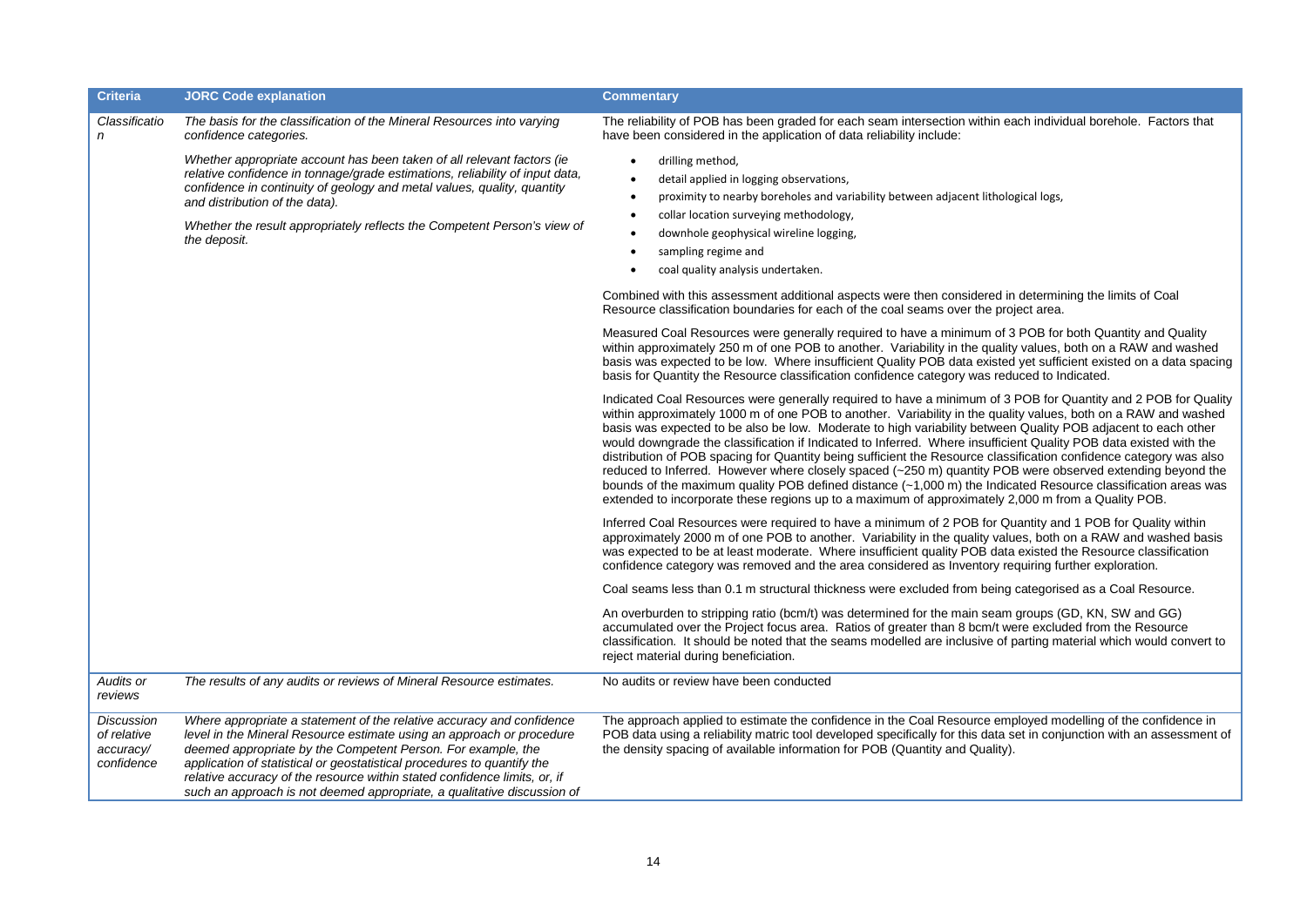| <b>Criteria</b> | <b>JORC Code explanation</b>                                                                                                                                                                                                                                             | <b>Commentary</b>                                                                                                                                                                                                                                                                             |
|-----------------|--------------------------------------------------------------------------------------------------------------------------------------------------------------------------------------------------------------------------------------------------------------------------|-----------------------------------------------------------------------------------------------------------------------------------------------------------------------------------------------------------------------------------------------------------------------------------------------|
|                 | the factors that could affect the relative accuracy and confidence of the<br>estimate.                                                                                                                                                                                   |                                                                                                                                                                                                                                                                                               |
|                 | The statement should specify whether it relates to global or local<br>estimates, and, if local, state the relevant tonnages, which should be<br>relevant to technical and economic evaluation. Documentation should<br>include assumptions made and the procedures used. | The estimate provided is local. The tonnages provided are reported on a seam basis with associated average<br>physical and coal quality parameters. Detailed discussion is provided in the JORC report on the methodology<br>employed in the estimation and calculation of the Coal Resource. |
|                 | These statements of relative accuracy and confidence of the estimate<br>should be compared with production data, where available.                                                                                                                                        |                                                                                                                                                                                                                                                                                               |

# Section 4 Estimation and Reporting of Ore Reserves

(Criteria listed in section 1, and where relevant in sections 2 and 3, also apply to this section.)

| <b>Criteria</b>                               | <b>JORC Code explanation</b>                                                                                                                                                                                                                                                                                                                  | <b>Commentary</b>                                  |
|-----------------------------------------------|-----------------------------------------------------------------------------------------------------------------------------------------------------------------------------------------------------------------------------------------------------------------------------------------------------------------------------------------------|----------------------------------------------------|
| <b>Mineral Resource</b>                       | Description of the Mineral Resource estimate used as a basis for the conversion to an Ore Reserve.                                                                                                                                                                                                                                            | Not applicable to level of estimate being reported |
| estimate for<br>conversion to Ore<br>Reserves | Clear statement as to whether the Mineral Resources are reported additional to, or inclusive of, the Ore Reserves.                                                                                                                                                                                                                            |                                                    |
| Site visits                                   | Comment on any site visits undertaken by the Competent Person and the outcome of those visits.                                                                                                                                                                                                                                                | Not applicable to level of estimate being reported |
|                                               | If no site visits have been undertaken indicate why this is the case.                                                                                                                                                                                                                                                                         |                                                    |
| Study status                                  | The type and level of study undertaken to enable Mineral Resources to be converted to Ore Reserves.                                                                                                                                                                                                                                           | Not applicable to level of estimate being reported |
|                                               | The Code requires that a study to at least Pre-Feasibility Study level has been undertaken to convert Mineral Resources to<br>Ore Reserves. Such studies will have been carried out and will have determined a mine plan that is technically achievable<br>and economically viable, and that material Modifying Factors have been considered. |                                                    |
| Cut-off parameters                            | The basis of the cut-off grade(s) or quality parameters applied.                                                                                                                                                                                                                                                                              | Not applicable to level of estimate being reported |
| Mining factors or<br>assumptions              | The method and assumptions used as reported in the Pre-Feasibility or Feasibility Study to convert the Mineral Resource<br>to an Ore Reserve (i.e. either by application of appropriate factors by optimisation or by preliminary or detailed design).                                                                                        | Not applicable to level of estimate being reported |
|                                               | The choice, nature and appropriateness of the selected mining method(s) and other mining parameters including<br>associated design issues such as pre-strip, access, etc.                                                                                                                                                                     |                                                    |
|                                               | The assumptions made regarding geotechnical parameters (eg pit slopes, stope sizes, etc), grade control and pre-<br>production drilling.                                                                                                                                                                                                      |                                                    |
|                                               | The major assumptions made and Mineral Resource model used for pit and stope optimisation (if appropriate).                                                                                                                                                                                                                                   |                                                    |
|                                               | The mining dilution factors used.                                                                                                                                                                                                                                                                                                             |                                                    |
|                                               | The mining recovery factors used.                                                                                                                                                                                                                                                                                                             |                                                    |
|                                               | Any minimum mining widths used.                                                                                                                                                                                                                                                                                                               |                                                    |
|                                               | The manner in which Inferred Mineral Resources are utilised in mining studies and the sensitivity of the outcome to their<br>inclusion.                                                                                                                                                                                                       |                                                    |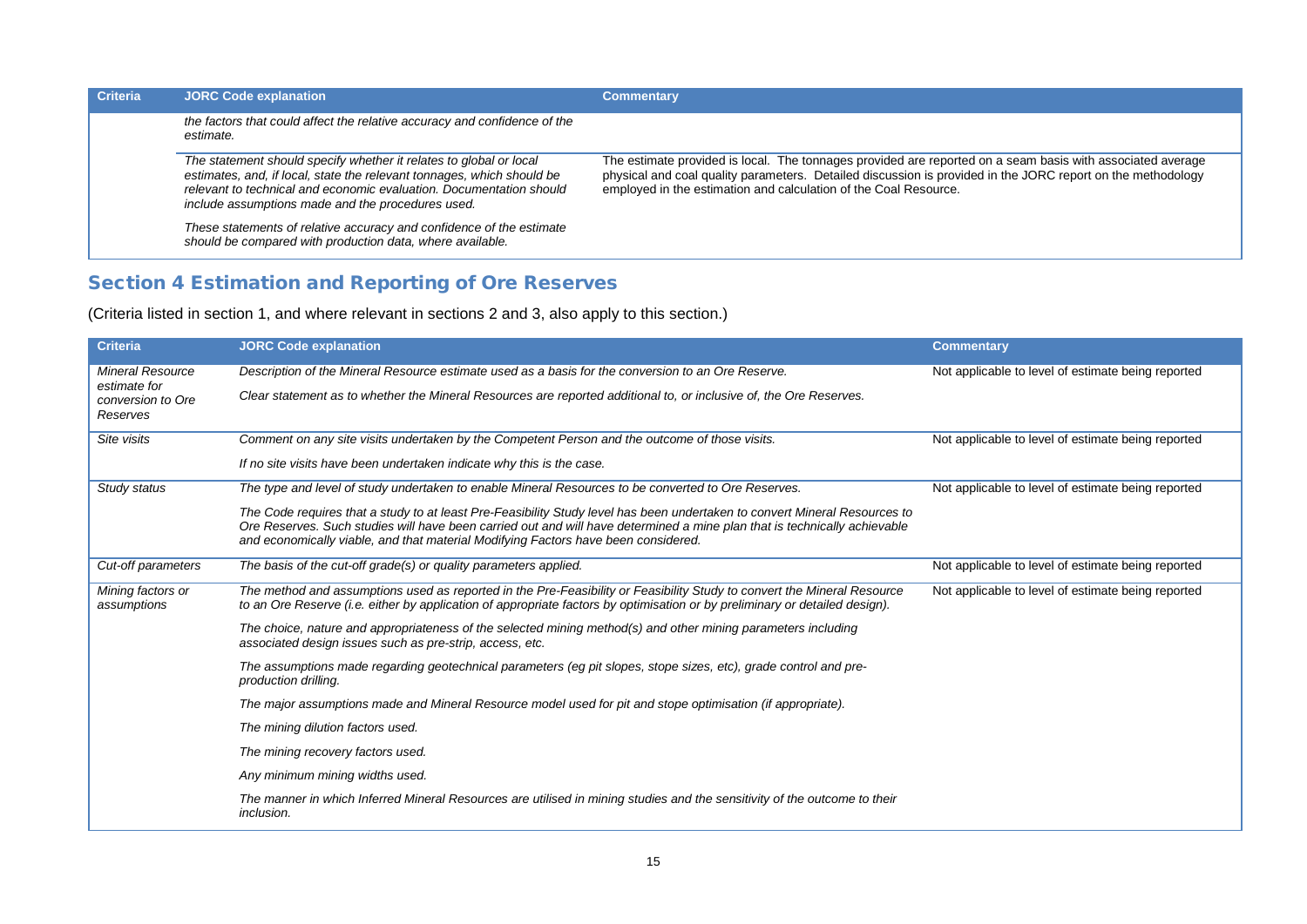| <b>Criteria</b>                         | <b>JORC Code explanation</b>                                                                                                                                                                                                                                                                                                               | <b>Commentary</b>                                  |
|-----------------------------------------|--------------------------------------------------------------------------------------------------------------------------------------------------------------------------------------------------------------------------------------------------------------------------------------------------------------------------------------------|----------------------------------------------------|
|                                         | The infrastructure requirements of the selected mining methods.                                                                                                                                                                                                                                                                            |                                                    |
| Metallurgical factors or<br>assumptions | The metallurgical process proposed and the appropriateness of that process to the style of mineralisation.                                                                                                                                                                                                                                 | Not applicable to level of estimate being reported |
|                                         | Whether the metallurgical process is well-tested technology or novel in nature.                                                                                                                                                                                                                                                            |                                                    |
|                                         | The nature, amount and representativeness of metallurgical test work undertaken, the nature of the metallurgical<br>domaining applied and the corresponding metallurgical recovery factors applied.                                                                                                                                        |                                                    |
|                                         | Any assumptions or allowances made for deleterious elements.                                                                                                                                                                                                                                                                               |                                                    |
|                                         | The existence of any bulk sample or pilot scale test work and the degree to which such samples are considered<br>representative of the orebody as a whole.                                                                                                                                                                                 |                                                    |
|                                         | For minerals that are defined by a specification, has the ore reserve estimation been based on the appropriate mineralogy<br>to meet the specifications?                                                                                                                                                                                   |                                                    |
| Environmental                           | The status of studies of potential environmental impacts of the mining and processing operation. Details of waste rock<br>characterisation and the consideration of potential sites, status of design options considered and, where applicable, the<br>status of approvals for process residue storage and waste dumps should be reported. | Not applicable to level of estimate being reported |
| Infrastructure                          | The existence of appropriate infrastructure: availability of land for plant development, power, water, transportation<br>(particularly for bulk commodities), labour, accommodation; or the ease with which the infrastructure can be provided, or<br>accessed.                                                                            | Not applicable to level of estimate being reported |
| Costs                                   | The derivation of, or assumptions made, regarding projected capital costs in the study.                                                                                                                                                                                                                                                    | Not applicable to level of estimate being reported |
|                                         | The methodology used to estimate operating costs.                                                                                                                                                                                                                                                                                          |                                                    |
|                                         | Allowances made for the content of deleterious elements.                                                                                                                                                                                                                                                                                   |                                                    |
|                                         | The source of exchange rates used in the study.                                                                                                                                                                                                                                                                                            |                                                    |
|                                         | Derivation of transportation charges.                                                                                                                                                                                                                                                                                                      |                                                    |
|                                         | The basis for forecasting or source of treatment and refining charges, penalties for failure to meet specification, etc.                                                                                                                                                                                                                   |                                                    |
|                                         | The allowances made for royalties payable, both Government and private.                                                                                                                                                                                                                                                                    |                                                    |
| Revenue factors                         | The derivation of, or assumptions made regarding revenue factors including head grade, metal or commodity price(s)<br>exchange rates, transportation and treatment charges, penalties, net smelter returns, etc.                                                                                                                           | Not applicable to level of estimate being reported |
|                                         | The derivation of assumptions made of metal or commodity price(s), for the principal metals, minerals and co-products.                                                                                                                                                                                                                     |                                                    |
| Market assessment                       | The demand, supply and stock situation for the particular commodity, consumption trends and factors likely to affect supply<br>and demand into the future.                                                                                                                                                                                 | Not applicable to level of estimate being reported |
|                                         | A customer and competitor analysis along with the identification of likely market windows for the product.                                                                                                                                                                                                                                 |                                                    |
|                                         | Price and volume forecasts and the basis for these forecasts.                                                                                                                                                                                                                                                                              |                                                    |
|                                         | For industrial minerals the customer specification, testing and acceptance requirements prior to a supply contract.                                                                                                                                                                                                                        |                                                    |
| Economic                                | The inputs to the economic analysis to produce the net present value (NPV) in the study, the source and confidence of<br>these economic inputs including estimated inflation, discount rate, etc.                                                                                                                                          | Not applicable to level of estimate being reported |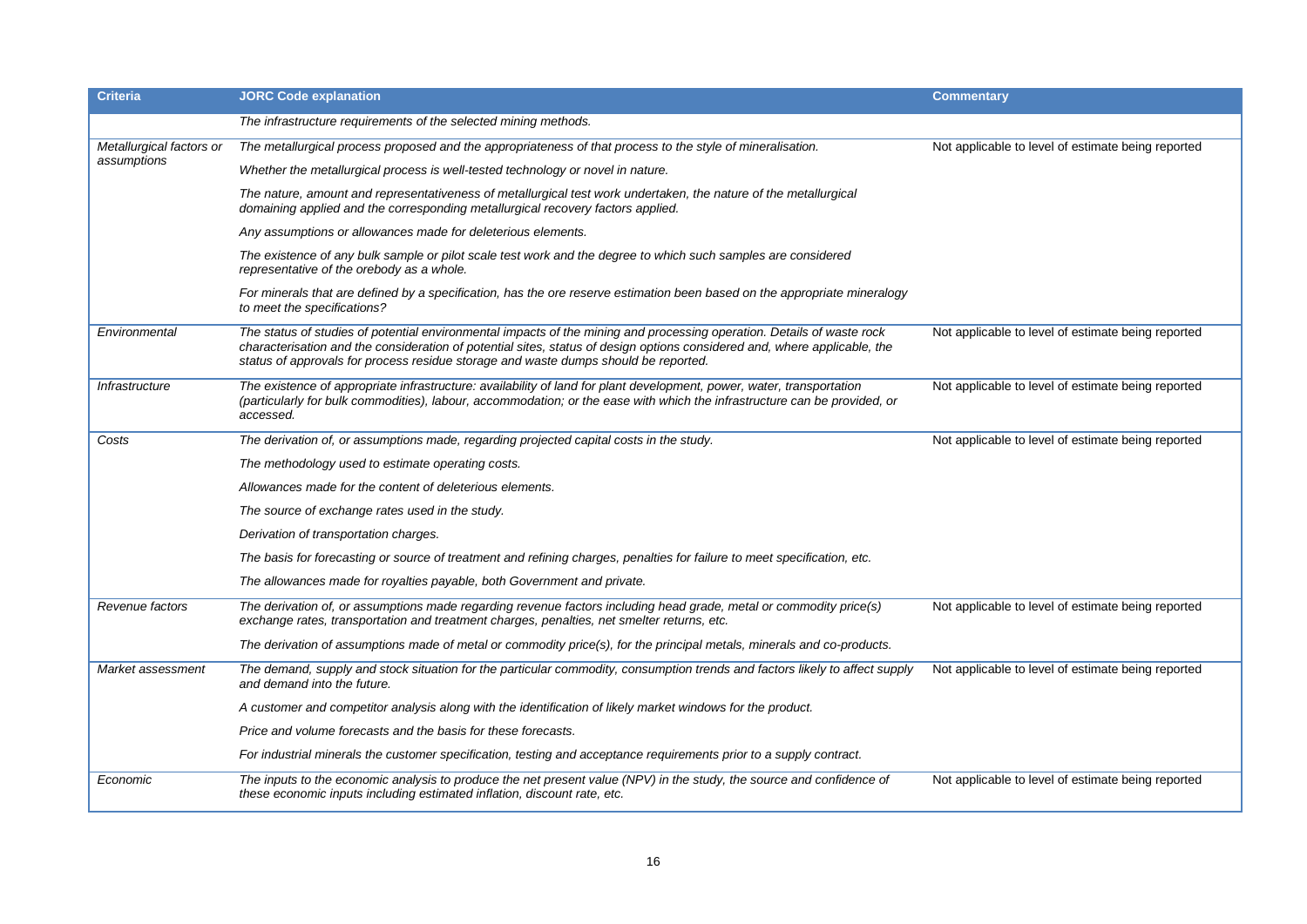| <b>Criteria</b>                               | <b>JORC Code explanation</b>                                                                                                                                                                                                                                                                                                                                                                                                                                                                                                  | <b>Commentary</b>                                  |
|-----------------------------------------------|-------------------------------------------------------------------------------------------------------------------------------------------------------------------------------------------------------------------------------------------------------------------------------------------------------------------------------------------------------------------------------------------------------------------------------------------------------------------------------------------------------------------------------|----------------------------------------------------|
|                                               | NPV ranges and sensitivity to variations in the significant assumptions and inputs.                                                                                                                                                                                                                                                                                                                                                                                                                                           |                                                    |
| Social                                        | The status of agreements with key stakeholders and matters leading to social licence to operate.                                                                                                                                                                                                                                                                                                                                                                                                                              | Not applicable to level of estimate being reported |
| Other                                         | To the extent relevant, the impact of the following on the project and/or on the estimation and classification of the Ore<br>Reserves:                                                                                                                                                                                                                                                                                                                                                                                        | Not applicable to level of estimate being reported |
|                                               | Any identified material naturally occurring risks.                                                                                                                                                                                                                                                                                                                                                                                                                                                                            |                                                    |
|                                               | The status of material legal agreements and marketing arrangements.                                                                                                                                                                                                                                                                                                                                                                                                                                                           |                                                    |
|                                               | The status of governmental agreements and approvals critical to the viability of the project, such as mineral tenement<br>status, and government and statutory approvals. There must be reasonable grounds to expect that all necessary<br>Government approvals will be received within the timeframes anticipated in the Pre-Feasibility or Feasibility study. Highlight<br>and discuss the materiality of any unresolved matter that is dependent on a third party on which extraction of the reserve is<br>contingent.     |                                                    |
| Classification                                | The basis for the classification of the Ore Reserves into varying confidence categories.                                                                                                                                                                                                                                                                                                                                                                                                                                      | Not applicable to level of estimate being reported |
|                                               | Whether the result appropriately reflects the Competent Person's view of the deposit.                                                                                                                                                                                                                                                                                                                                                                                                                                         |                                                    |
|                                               | The proportion of Probable Ore Reserves that have been derived from Measured Mineral Resources (if any).                                                                                                                                                                                                                                                                                                                                                                                                                      |                                                    |
| <b>Audits or reviews</b>                      | The results of any audits or reviews of Ore Reserve estimates.                                                                                                                                                                                                                                                                                                                                                                                                                                                                | Not applicable to level of estimate being reported |
| Discussion of relative<br>accuracy/confidence | Where appropriate a statement of the relative accuracy and confidence level in the Ore Reserve estimate using an<br>approach or procedure deemed appropriate by the Competent Person. For example, the application of statistical or<br>geostatistical procedures to quantify the relative accuracy of the reserve within stated confidence limits, or, if such an<br>approach is not deemed appropriate, a qualitative discussion of the factors which could affect the relative accuracy and<br>confidence of the estimate. | Not applicable to level of estimate being reported |
|                                               | The statement should specify whether it relates to global or local estimates, and, if local, state the relevant tonnages, which<br>should be relevant to technical and economic evaluation. Documentation should include assumptions made and the<br>procedures used.                                                                                                                                                                                                                                                         |                                                    |
|                                               | Accuracy and confidence discussions should extend to specific discussions of any applied Modifying Factors that may<br>have a material impact on Ore Reserve viability, or for which there are remaining areas of uncertainty at the current study<br>stage.                                                                                                                                                                                                                                                                  |                                                    |
|                                               | It is recognised that this may not be possible or appropriate in all circumstances. These statements of relative accuracy<br>and confidence of the estimate should be compared with production data, where available.                                                                                                                                                                                                                                                                                                         |                                                    |

### Section 5 Estimation and Reporting of Diamonds and Other Gemstones

(Criteria listed in other relevant sections also apply to this section. Additional guidelines are available in the 'Guidelines for the Reporting of Diamond Exploration Results' issued by the Diamond Exploration Best Practices Committee established by the Canadian Institute of Mining, Metallurgy and Petroleum.)

| <b>Criteria</b>    | <b>JORC Code explanation</b>                                                                                                                                                            | <b>Commentary</b>                               |
|--------------------|-----------------------------------------------------------------------------------------------------------------------------------------------------------------------------------------|-------------------------------------------------|
| Indicator minerals | Reports of indicator minerals, such as chemically/physically distinctive garnet, ilmenite, chrome spinel and chrome<br>diopside, should be prepared by a suitably qualified laboratory. | Not applicable to commodity type being reported |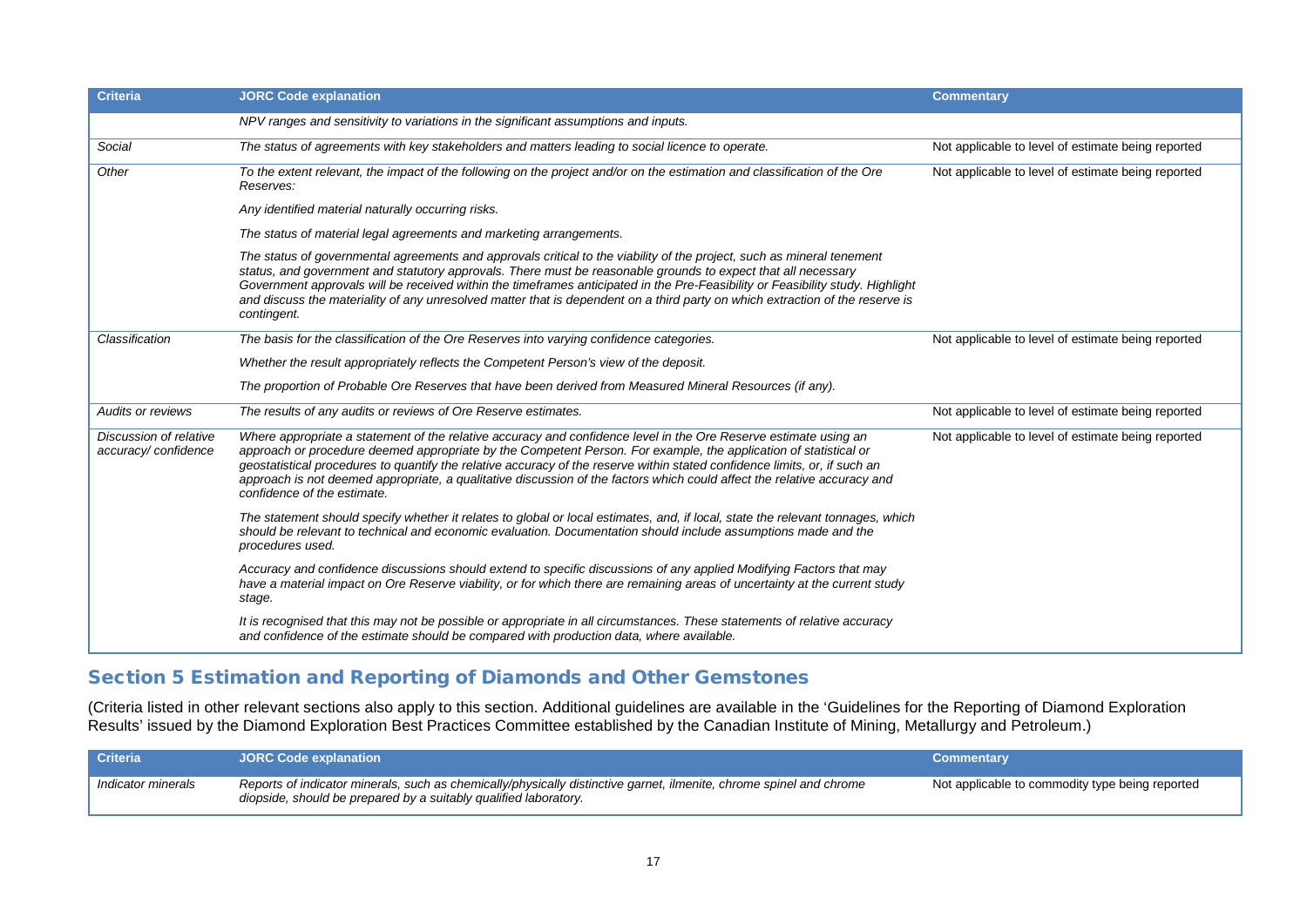| <b>Criteria</b>                            | <b>JORC Code explanation</b>                                                                                                                                                                                                                                                                                                               | <b>Commentary</b>                               |
|--------------------------------------------|--------------------------------------------------------------------------------------------------------------------------------------------------------------------------------------------------------------------------------------------------------------------------------------------------------------------------------------------|-------------------------------------------------|
| Source of diamonds                         | Details of the form, shape, size and colour of the diamonds and the nature of the source of diamonds (primary or<br>secondary) including the rock type and geological environment.                                                                                                                                                         | Not applicable to commodity type being reported |
| Sample collection                          | Type of sample, whether outcrop, boulders, drill core, reverse circulation drill cuttings, gravel, stream sediment or soil, and<br>purpose (eq large diameter drilling to establish stones per unit of volume or bulk samples to establish stone size<br>distribution).                                                                    | Not applicable to commodity type being reported |
|                                            | Sample size, distribution and representivity.                                                                                                                                                                                                                                                                                              |                                                 |
| Sample treatment                           | Type of facility, treatment rate, and accreditation.                                                                                                                                                                                                                                                                                       | Not applicable to commodity type being reported |
|                                            | Sample size reduction. Bottom screen size, top screen size and re-crush.                                                                                                                                                                                                                                                                   |                                                 |
|                                            | Processes (dense media separation, grease, X-ray, hand-sorting, etc).                                                                                                                                                                                                                                                                      |                                                 |
|                                            | Process efficiency, tailings auditing and granulometry.                                                                                                                                                                                                                                                                                    |                                                 |
|                                            | Laboratory used, type of process for micro diamonds and accreditation.                                                                                                                                                                                                                                                                     |                                                 |
| Carat                                      | One fifth (0.2) of a gram (often defined as a metric carat or MC).                                                                                                                                                                                                                                                                         | Not applicable to commodity type being reported |
| Sample grade                               | Sample grade in this section of Table 1 is used in the context of carats per units of mass, area or volume.                                                                                                                                                                                                                                | Not applicable to commodity type being reported |
|                                            | The sample grade above the specified lower cut-off sieve size should be reported as carats per dry metric tonne and/or<br>carats per 100 dry metric tonnes. For alluvial deposits, sample grades quoted in carats per square metre or carats per<br>cubic metre are acceptable if accompanied by a volume to weight basis for calculation. |                                                 |
|                                            | In addition to general requirements to assess volume and density there is a need to relate stone frequency (stones per<br>cubic metre or tonne) to stone size (carats per stone) to derive sample grade (carats per tonne).                                                                                                                |                                                 |
| Reporting of<br><b>Exploration Results</b> | Complete set of sieve data using a standard progression of sieve sizes per facies. Bulk sampling results, global sample<br>grade per facies. Spatial structure analysis and grade distribution. Stone size and number distribution. Sample head feed<br>and tailings particle granulometry.                                                | Not applicable to commodity type being reported |
|                                            | Sample density determination.                                                                                                                                                                                                                                                                                                              |                                                 |
|                                            | Per cent concentrate and undersize per sample.                                                                                                                                                                                                                                                                                             |                                                 |
|                                            | Sample grade with change in bottom cut-off screen size.                                                                                                                                                                                                                                                                                    |                                                 |
|                                            | Adjustments made to size distribution for sample plant performance and performance on a commercial scale.                                                                                                                                                                                                                                  |                                                 |
|                                            | If appropriate or employed, geostatistical techniques applied to model stone size, distribution or frequency from size<br>distribution of exploration diamond samples.                                                                                                                                                                     |                                                 |
|                                            | The weight of diamonds may only be omitted from the report when the diamonds are considered too small to be of<br>commercial significance. This lower cut-off size should be stated.                                                                                                                                                       |                                                 |
| Grade estimation for                       | Description of the sample type and the spatial arrangement of drilling or sampling designed for grade estimation.                                                                                                                                                                                                                          | Not applicable to commodity type being reported |
| reporting Mineral<br>Resources and Ore     | The sample crush size and its relationship to that achievable in a commercial treatment plant.                                                                                                                                                                                                                                             |                                                 |
| Reserves                                   | Total number of diamonds greater than the specified and reported lower cut-off sieve size.                                                                                                                                                                                                                                                 |                                                 |
|                                            | Total weight of diamonds greater than the specified and reported lower cut-off sieve size.                                                                                                                                                                                                                                                 |                                                 |
|                                            | The sample grade above the specified lower cut-off sieve size.                                                                                                                                                                                                                                                                             |                                                 |